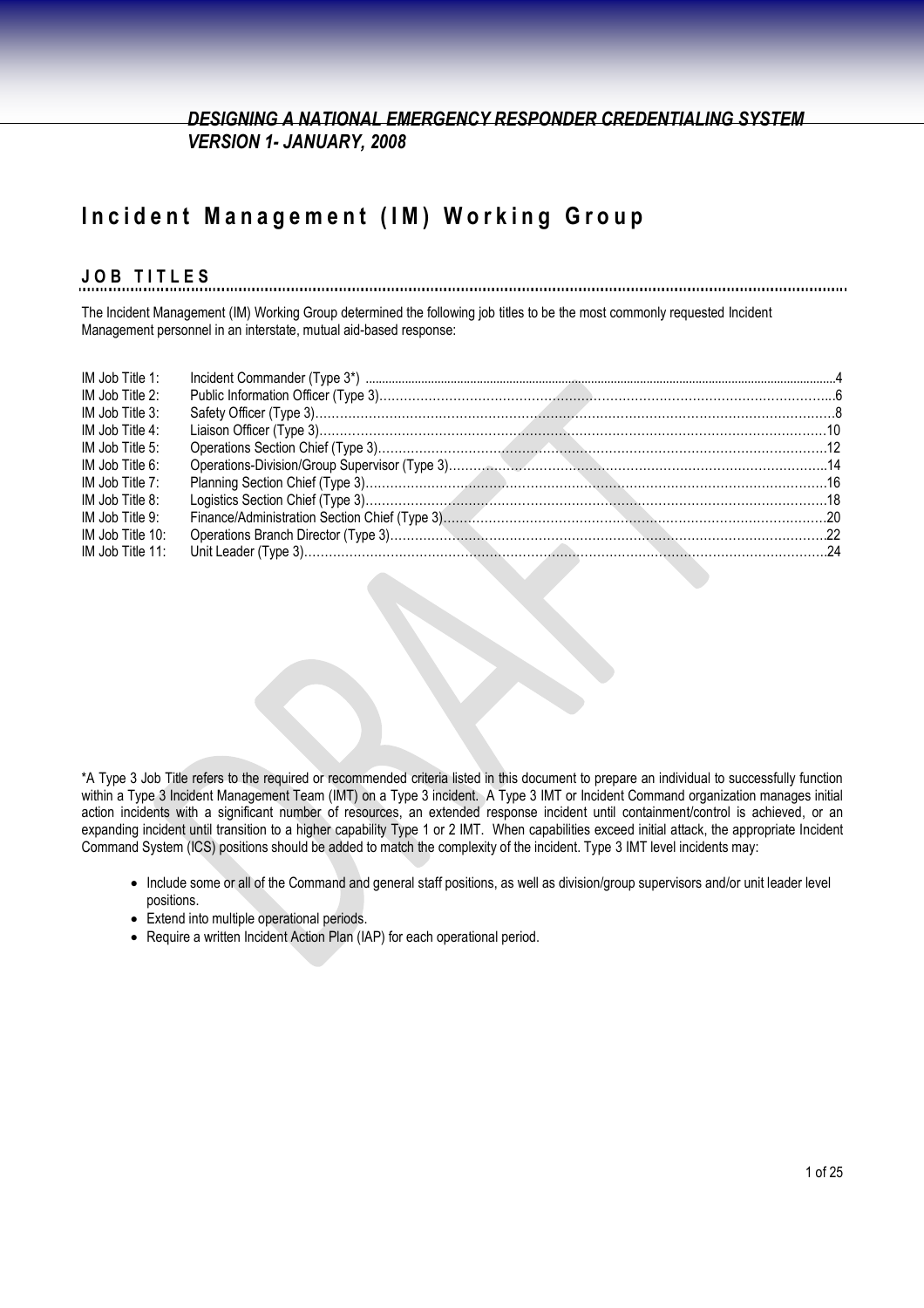| <b>ACRONYM LIST</b> |                                                                                   |
|---------------------|-----------------------------------------------------------------------------------|
| <b>AHJ</b>          | Authority Having Jurisdiction                                                     |
| <b>CBRNE</b>        | Chemical, Biological, Radiological, Nuclear, and High-Yield Explosives            |
| <b>COOP</b>         | Continuity of Operations                                                          |
| <b>DHS</b>          | U.S. Department of Homeland Security                                              |
| <b>EMI</b>          | <b>Emergency Management Institute</b>                                             |
| <b>EPA</b>          | <b>Environmental Protection Agency</b>                                            |
| <b>FEMA</b>         | Federal Emergency Management Agency                                               |
| <b>FIRESCOPE</b>    | Firefighting Resources of Southern California Organized for Potential Emergencies |
| <b>HazMat</b>       | Hazardous Materials                                                               |
| <b>IAP</b>          | Incident Action Plan                                                              |
| IC                  | Incident Commander                                                                |
| <b>ICS</b>          | Incident Command System                                                           |
| IM                  | Incident Management                                                               |
| IMT                 | Incident Management Team                                                          |
| <b>MCI</b>          | Mass Casualty Incident                                                            |
| <b>NFA</b>          | National Fire Academy                                                             |
| <b>NFPA</b>         | National Fire Protection Association                                              |
| <b>NIMS</b>         | National Incident Management System                                               |
| <b>NRP</b>          | National Response Plan                                                            |
| <b>OSHA</b>         | Occupational Safety and Health Administration                                     |
| <b>PPE</b>          | Personal Protective Equipment                                                     |
| <b>PTB</b>          | Position Task Book                                                                |
| <b>USCG</b>         | U.S. Coast Guard                                                                  |
| <b>USDA</b>         | U.S. Department of Agriculture                                                    |
| <b>USFA</b>         | U.S. Fire Administration                                                          |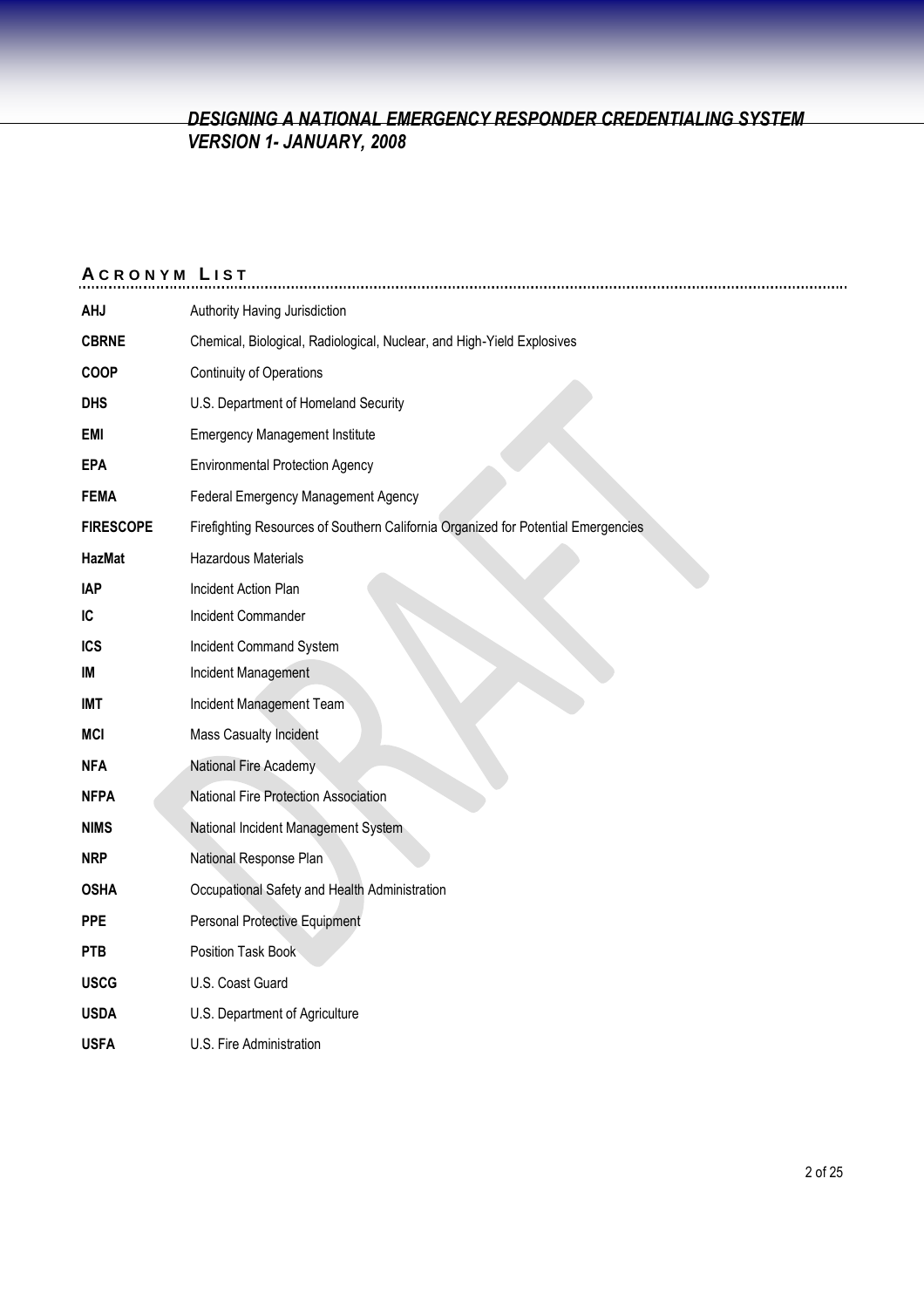# **R E Q U I S I T E A N D R E C O M M E N D E D C R I T E R I A**

Based on existing, nationally-accepted standards, the IM Working Group extracted relevant education, training, experience, physical/medical fitness, certification, and licensing criteria to define the *baseline criteria* for each job titles listed below. These baseline criteria represent the *minimum* requirements for incident management personnel to participate in the National Incident Management System (NIMS) Integration Center's National Emergency Responder Credentialing System.

The IM Working Group identified additional recommended criteria relating to education, training, certification, experience, and physical/medical fitness where it believed standards and baseline criteria did not exist or were deemed insufficient. These recommended criteria are *not* required and represent the IM Working Group's *recommendations* for emergency managers to participate in the Incident Management Systems Division's National Emergency Responder Credentialing System.

The categories used in *Designing a National Emergency Responder Credentialing System* are defined as follows:

| <b>Education</b>                | Formal instruction based on a curriculum that prepares an individual with the core knowledge and<br>skill for entry into a discipline and for performing a job function |
|---------------------------------|-------------------------------------------------------------------------------------------------------------------------------------------------------------------------|
| Training <sup>1</sup>           | Instruction and/or activities that enhance and individual's core knowledge, increase skill set and<br>proficiency, and strengthen and augment abilities                 |
| <b>Experience</b>               | Time required in a job function for an individual to attain proficiency in applying knowledge, skills,<br>and abilities                                                 |
| <b>Physical/Medical Fitness</b> | Physical and medical considerations that when applied, help to ensure safe performance in risky<br>environments                                                         |
| <b>Certification</b>            | Designation granted by Authority Having Jurisdiction (AHJ) that an individual has met the<br>requirements and achieved specific knowledge, skills, and abilities        |
| Licensing                       | Legal designation granted by AHJ, indicating that a person has met the necessary legal<br>requirements to function in a job title                                       |

Where requisite and/or recommended criteria do not apply, that category will not be listed.

<sup>1</sup> Per NIMS compliance at the time of publication, Incident Command System (ICS) - and Federal Emergency Management Agency (FEMA) Independent Study (IS) - training courses are listed. Equivalent courses must meet the NIMS National Standard Curriculum.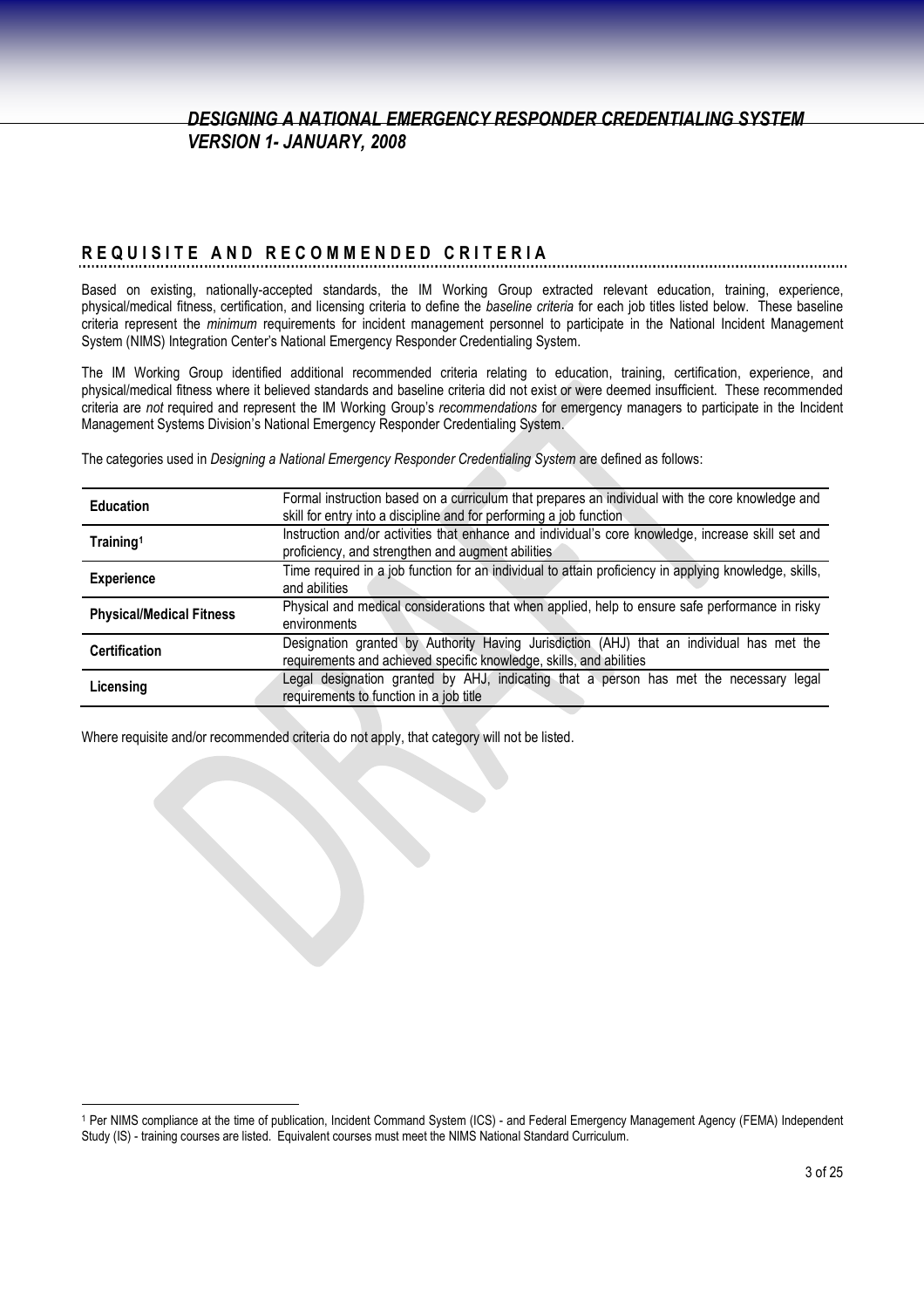### **IM Job Title 1: Incident Commander (IC) (Type 3)**

**Description:** An *Incident Commander (IC) (Type 3)* has overall authority and responsibility for conducting incident operations and is responsible for the management of all incident operations at the incident site.<sup>2</sup>

## **R E Q U I S I T E C R I T E R I A**

The table below lists minimum requisite criteria based on existing protocols and standards for an *Incident Commander (Type 3)* to participate in the Incident Management Systems Division's National Emergency Responder Credentialing System.

| Category                        | <b>Criteria</b>                                                                       |
|---------------------------------|---------------------------------------------------------------------------------------|
|                                 | Completion of the following courses/curricula:                                        |
|                                 | ICS-100: Introduction to ICS                                                          |
|                                 | ICS-200: Basic ICS                                                                    |
| <b>Training</b>                 | <b>ICS-300: Intermediate ICS</b><br>3.                                                |
|                                 | ICS-400: Advanced ICS<br>4.                                                           |
|                                 | FEMA IS-700: NIMS, An Introduction<br>5.                                              |
|                                 | FEMA IS-800.A: NRP, An Introduction<br>6.                                             |
|                                 | Equivalent 400 All Hazard Incident Commander                                          |
|                                 | OSHA 1910.120 training for applicable incidents <sup>3</sup><br>8.                    |
| <b>Experience</b>               | Experience related to incident management and all phases of the response and recovery |
|                                 | cycle as determined by the AHJ                                                        |
|                                 | Compliance with the following baseline criteria:                                      |
| <b>Medical/Physical Fitness</b> | Medical requirements established by the AHJ                                           |
|                                 | Minimum physical fitness standards as required by the AHJ<br>2.                       |
|                                 |                                                                                       |

<sup>2</sup> NIMS, March 2004, p. 130.

<sup>&</sup>lt;sup>3</sup> Per Hazardous waste operations and emergency response. - OSHA 1910.120(e)(4) On-site management and supervisors directly responsible for, or who supervise employees engaged in, hazardous waste operations shall receive 40 hours initial training, and three days of supervised field experience (the training may be reduced to 24 hours and one day if the only area of their responsibility is employees covered by paragraphs (e)(3)(ii) and (e)(3)(iii)) and at least eight additional hours of specialized training at the time of job assignment on such topics as, but not limited to, the employer's safety and health program and the associated employee training program, personal protective equipment program, spill containment program, and health hazard monitoring procedure and techniques.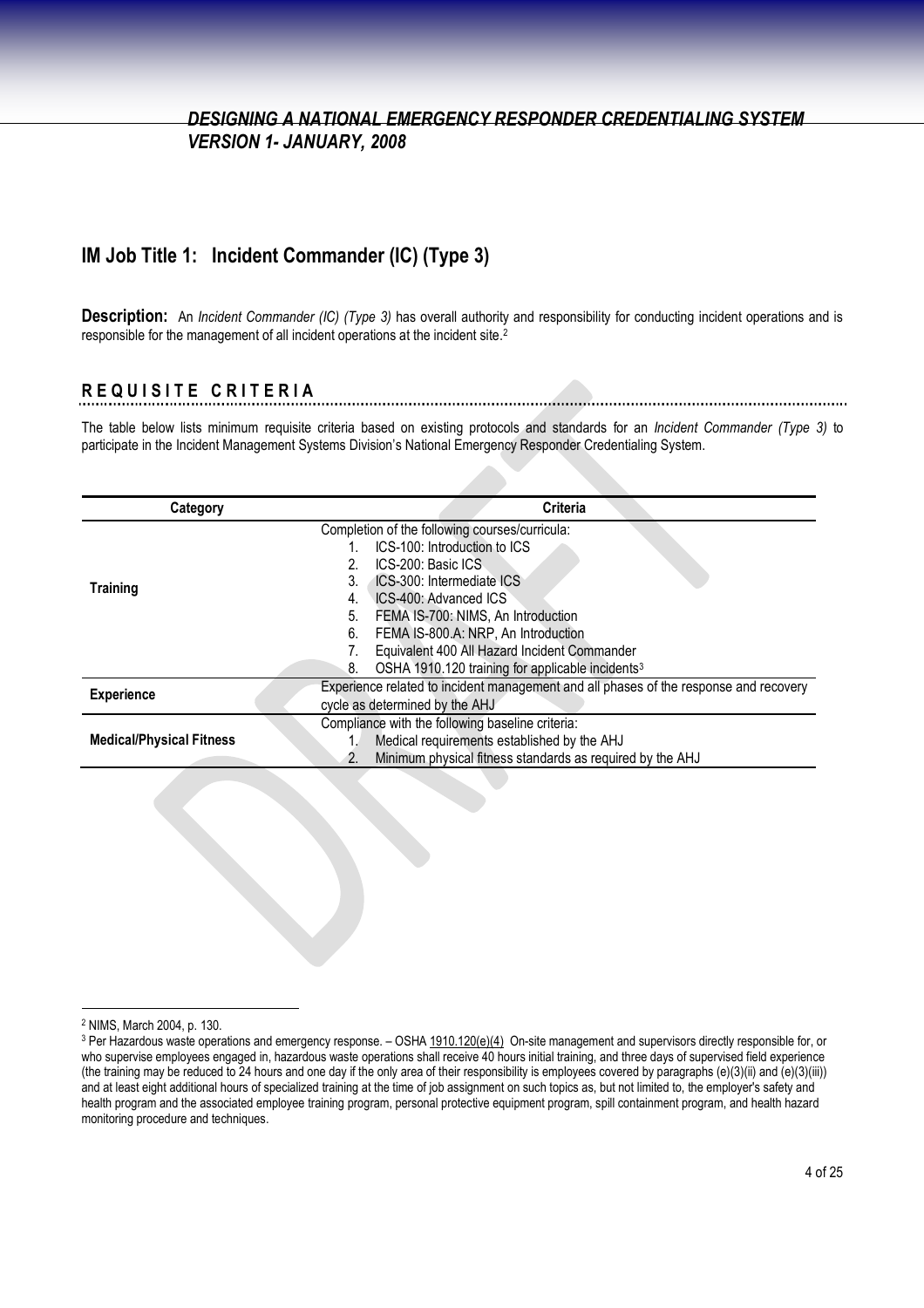## **IM Job Title 1: Incident Commander (IC) (Type 3)**

# **R E C O M M E N D E D C R I T E R I A**

The recommended criteria that follow are intended to supplement previously listed requisite criteria for the Incident Management Systems Division's consideration and referral to organizations, as appropriate.

The table below lists the IM Working Group's recommended criteria for an *Incident Commander (Type 3)* to participate in the Incident Management Systems Division's National Emergency Responder Credentialing System. These criteria incorporate and/or modify existing protocols and standards and/or propose their development where they do not exist.

| Category                        | <b>Criteria</b>                                                                                                                              |
|---------------------------------|----------------------------------------------------------------------------------------------------------------------------------------------|
|                                 | Completion of the following courses and/or curricula:                                                                                        |
|                                 | Continuing education requirements for training, as required by the AHJ<br>1.                                                                 |
|                                 | Incident Action Planning and management courses as required by the AHJ<br>2.                                                                 |
|                                 | 3 <sub>1</sub><br>Continuity of Operations (COOP) procedures for the AHJ and adjacent<br>jurisdictions                                       |
|                                 | National Fire Protection Agency (NFPA) 472, Professional Competence of<br>4.                                                                 |
|                                 | Responders to Hazardous Materials (HazMat) Incidents (Awareness Level), or                                                                   |
| <b>Training</b>                 | Occupational Safety and Health Administration (OSHA) 1910.120 HazMat                                                                         |
|                                 | Awareness Level Training or equivalent basic instruction on responding to and                                                                |
|                                 | operating in a chemical, biological, radiological, nuclear, and high-yield                                                                   |
|                                 | explosives (CBRNE) mass casualty incident (MCI)                                                                                              |
|                                 | EMI Public Information Course or equivalent<br>5.                                                                                            |
|                                 | Recertification and verification of requisite training<br>6.                                                                                 |
|                                 | Management, leadership, and teambuilding training relevant to emergency<br>7 <sub>1</sub>                                                    |
|                                 | response<br>8.                                                                                                                               |
|                                 | USFA Course O305, All-Hazards Incident Management Team, or equivalent<br>Functional experience in Incident Command at the level or levels of |
|                                 | government commensurate with the scope of the incident                                                                                       |
|                                 | 2.<br>Satisfactory performance in other positions within the ICS organizational                                                              |
| <b>Experience</b>               | structure                                                                                                                                    |
|                                 | 3.<br>Completion of a PTB Demonstrate ability every five years. (Will be moved to                                                            |
|                                 | "required" upon availability of Task Books.)                                                                                                 |
|                                 | Medical and physical fitness requirements established by the AHJ that include the ability                                                    |
| <b>Medical/Physical Fitness</b> | to perform duties under austere circumstances characterized by working consecutive 12-                                                       |
|                                 | 14 hour days under physical and emotional stress for sustained periods                                                                       |
| <b>Certification</b>            | A performance-based certification and qualification system to document minimum                                                               |
|                                 | training, skills and knowledge, experience, and physical fitness requirements                                                                |
|                                 |                                                                                                                                              |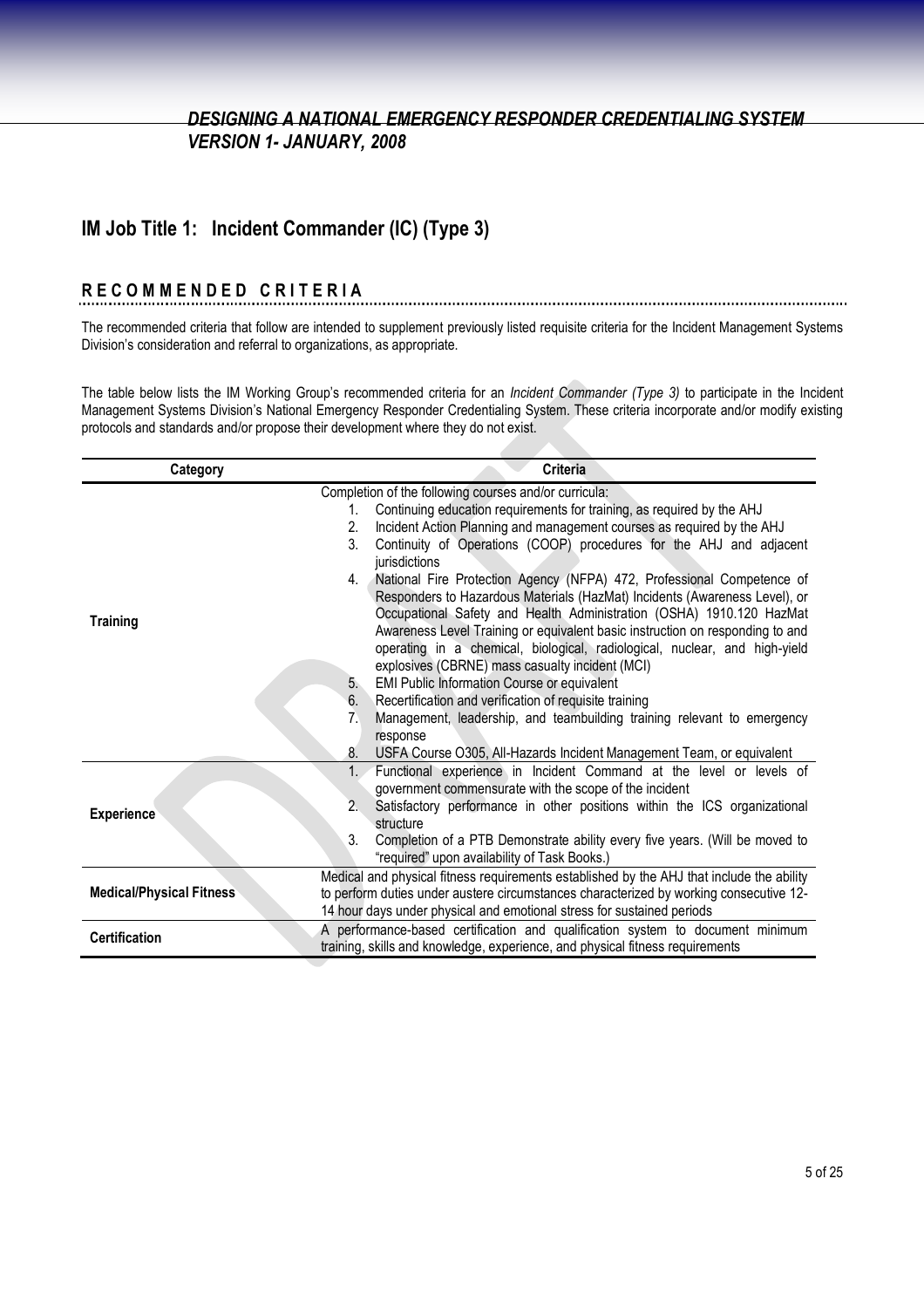## **IM Job Title 2: Public Information Officer (Type 3)**

**Description:** A *Public Information Officer (Type 3)* is responsible for interfacing with the public and media or with other agencies with incident-related information requirements.<sup>4</sup>

### **R E Q U I S I T E C R I T E R I A**

The table below lists minimum requisite criteria based on existing protocols and standards for a *Public Information Officer (Type 3)* to participate in the Incident Management Systems Division's National Emergency Responder Credentialing System.

| Category                        | <b>Criteria</b>                                                                        |
|---------------------------------|----------------------------------------------------------------------------------------|
|                                 | Completion of the following courses/curricula:                                         |
|                                 | ICS-100: Introduction to ICS                                                           |
|                                 | ICS-200: Basic ICS                                                                     |
|                                 | 3.<br>ICS-300: Intermediate ICS                                                        |
| <b>Training</b>                 | ICS-400: Advanced ICS<br>4.                                                            |
|                                 | FEMA IS-700: NIMS, An Introduction<br>5.                                               |
|                                 | FEMA IS-800.A: NRP, An Introduction<br>6.                                              |
|                                 | P403 All Hazard Public Information Officer                                             |
|                                 | 8.<br>Position specific training as determined by the AHJ                              |
|                                 | Experience managing the generation and dissemination of information related to the     |
| <b>Experience</b>               | incident for the public and the media, as well as experience in incident management as |
|                                 | determined by the AHJ                                                                  |
|                                 | Compliance with the following baseline criteria:                                       |
| <b>Physical/Medical Fitness</b> | Medical requirements established by the AHJ<br>$1_{-}$                                 |
|                                 | Minimum physical fitness standards as required by the AHJ<br>2.                        |

<sup>4</sup> NIMS, March 2004, p. 135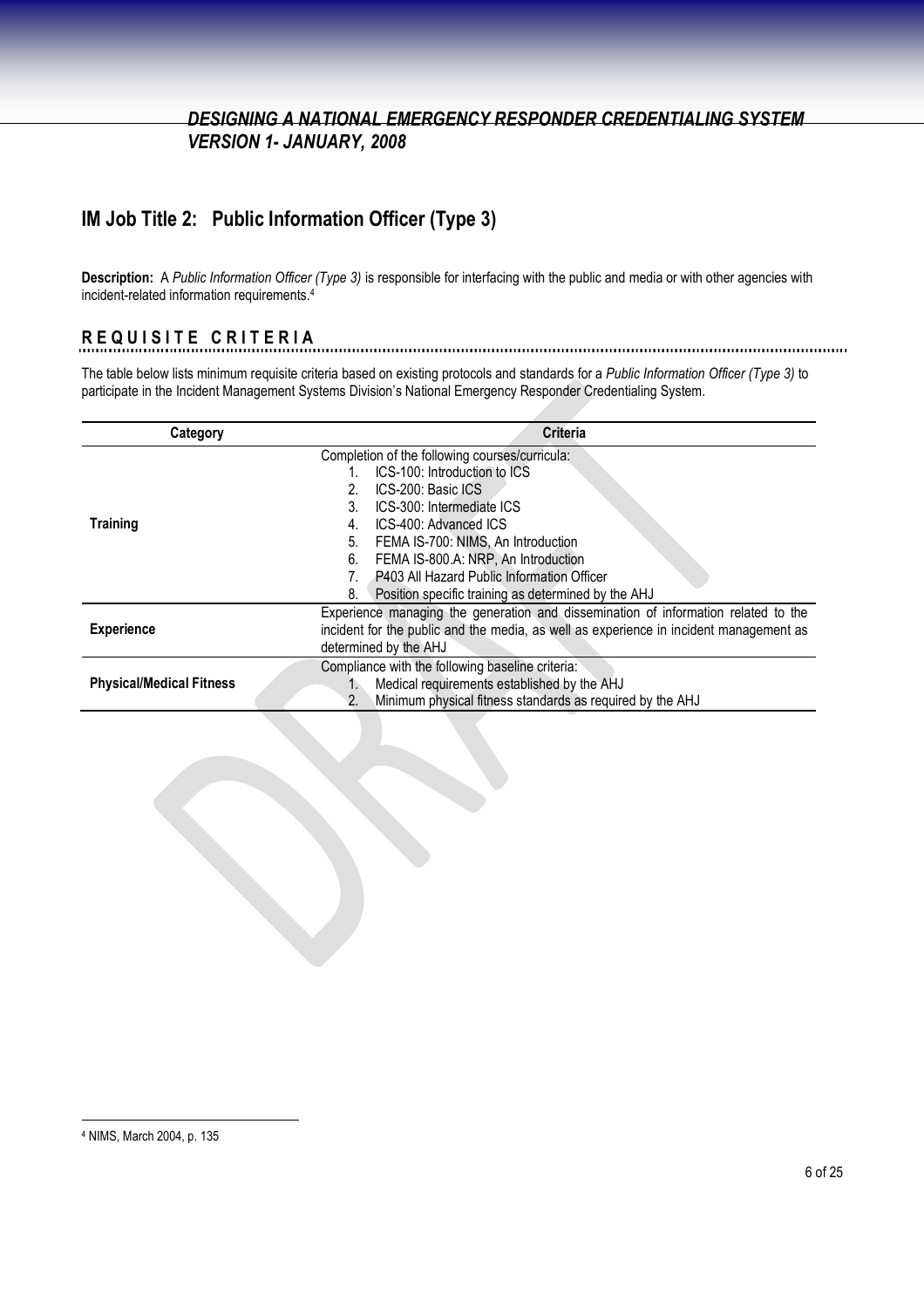## **IM Job Title 2: Public Information Officer (Type 3)**

#### **R E C O M M E N D E D C R I T E R I A**

The recommended criteria that follow are intended to supplement previously listed requisite criteria for the Incident Management Systems Division's consideration and referral to organizations, as appropriate.

The table below lists the IM Working Group's recommended criteria for a *Public Information Officer (Type 3)* to participate in the Incident Management Systems Division's National Emergency Responder Credentialing System. These criteria incorporate and/or modify existing protocols and standards and/or propose their development where they do not exist.

| Category                        | Criteria                                                                                      |
|---------------------------------|-----------------------------------------------------------------------------------------------|
|                                 | Completion of the following courses/curricula:                                                |
| <b>Education</b>                | Higher level education course work relating to journalism or communications                   |
|                                 |                                                                                               |
|                                 | Completion of the following courses/curricula:                                                |
|                                 | Continuing education requirements for training as required by AHJ<br>1.                       |
| <b>Training</b>                 | Recertification and verification of requisite training<br>2.                                  |
|                                 | USFA Course O305, All-Hazards Incident Management Team, or equivalent<br>3.                   |
|                                 | EMI Course E388, Advanced Public Information Officers<br>4.                                   |
|                                 | Completion of the following courses and/or curricula:                                         |
|                                 | Functional experience in media relations at the level or levels of government<br>$1_{\cdots}$ |
|                                 | commensurate with the scope of the incident                                                   |
| <b>Experience</b>               | Experience operating within joint information system<br>2.                                    |
|                                 | 3.<br>Successful previous experience as a Public Information Officer                          |
|                                 | Completion of a PTB. Demonstrate ability every five years. (Will be moved to                  |
|                                 | "required" upon completion of Task Books.)                                                    |
|                                 | Medical and physical fitness requirements established by the AHJ that include the ability     |
| <b>Physical/Medical Fitness</b> | to perform duties under austere circumstances characterized by working consecutive 12-        |
|                                 | 14 hour days under physical and emotional stress for sustained periods                        |
| <b>Certification</b>            | A performance-based certification and qualification system to document minimum                |
|                                 | training, skills and knowledge, experience, and physical fitness requirements                 |
|                                 |                                                                                               |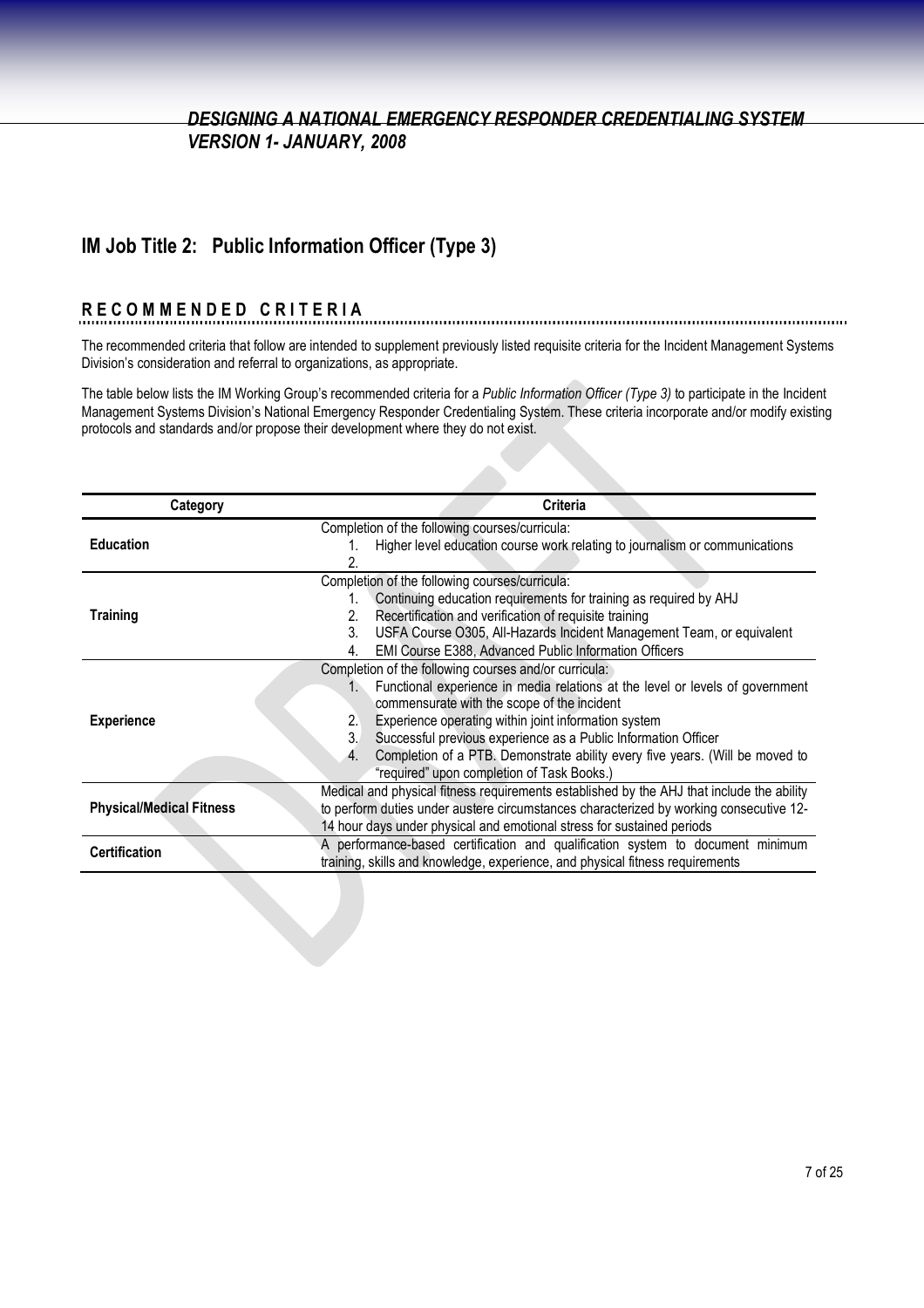## **IM Job Title 3: Safety Officer (Type 3)**

**Description:** A *Safety Officer (Type 3)* is responsible for monitoring and assessing safety hazards or unsafe situations and for developing measures for ensuring personnel safety.<sup>5</sup>

# **R E Q U I S I T E C R I T E R I A**

The table below lists minimum requisite criteria based on existing protocols and standards for a *Safety Officer (Type 3)* to participate in the Incident Management Systems Division's National Emergency Responder Credentialing System.

| Category                        | <b>Criteria</b>                                                                                                                                                                                                                                           |
|---------------------------------|-----------------------------------------------------------------------------------------------------------------------------------------------------------------------------------------------------------------------------------------------------------|
| <b>Training</b>                 | Completion of the following courses/curricula:<br>1. ICS-100: Introduction to ICS<br>2. ICS-200: Basic ICS<br>3. ICS-300: Intermediate ICS<br>4. ICS-400: Advanced ICS<br>5. FEMA IS-700: NIMS, An Introduction<br>6. FEMA IS-800.A: NRP, An Introduction |
| <b>Experience</b>               | 8. P404 All Hazards Safety Officer<br>Safety experience in strategy and tactics related to the incident scenario as determined<br>by the AHJ<br>Experience in incident management as determined by the AHJ                                                |
| <b>Physical/Medical Fitness</b> | Compliance with the following baseline criteria:<br>1. Medical requirements established by the AHJ<br>2. Minimum physical fitness standards as required by the AHJ                                                                                        |

<sup>5</sup> NIMS, March 2004, p. 136.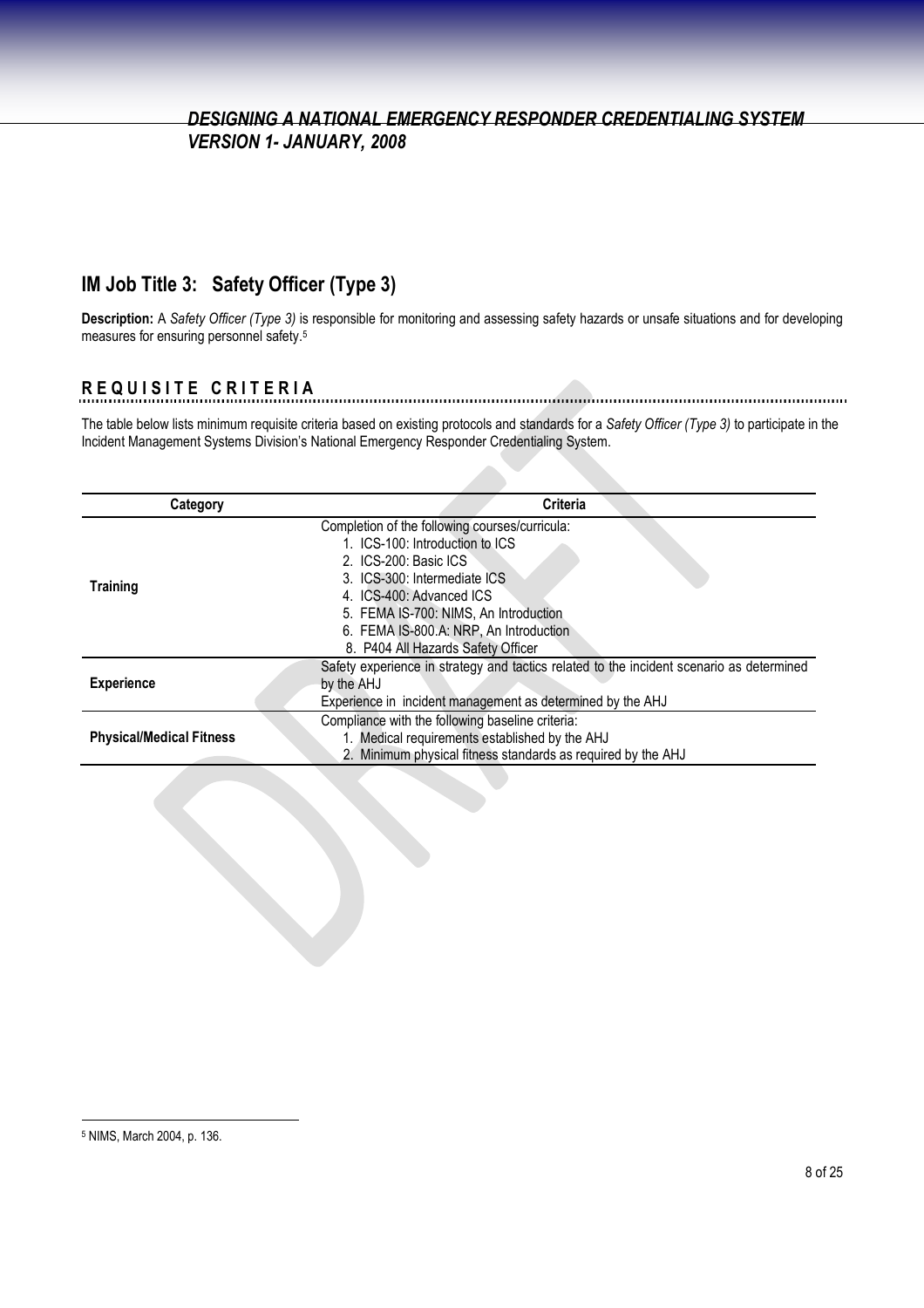## **IM Job Title 3: Safety Officer (Type 3)**

#### **R E C O M M E N D E D C R I T E R I A**

The recommended criteria that follow are intended to supplement previously listed requisite criteria for the Incident Management Systems Division's consideration and referral to organizations, as appropriate.

The table below lists the IM Working Group's recommended criteria for a *Safety Officer (Type 3)* to participate in the Incident Management Systems Division's National Emergency Responder Credentialing System. These criteria incorporate and/or modify existing protocols and standards and/or propose their development where they do not exist.

| Category                        | <b>Criteria</b>                                                                                                                                                                                                                                                                                                                                                                                                                                                                                                                                                        |
|---------------------------------|------------------------------------------------------------------------------------------------------------------------------------------------------------------------------------------------------------------------------------------------------------------------------------------------------------------------------------------------------------------------------------------------------------------------------------------------------------------------------------------------------------------------------------------------------------------------|
| <b>Education</b>                | Possess additional education in relevant professions and emergency management to<br>ensure safety of responders                                                                                                                                                                                                                                                                                                                                                                                                                                                        |
| <b>Training</b>                 | Completion of the following courses/curricula:<br>1. OSHA 1910.120 and/or 1910.134, Respiratory Protection<br>2. NFPA 472, Professional Competence of Responders to HazMat Incidents<br>(Operations Level) or OSHA 1910.120, HazMat Operations Level Training, or<br>equivalent basic instruction on responding to and operating in a CBRNE MCI<br>3. Recertification and verification of requisite training<br>USFA Course O305, All-Hazards Incident Management Team, or equivalent<br>4.<br>Continuing education requirements for training as required by AHJ<br>5. |
| <b>Experience</b>               | Functional experience in safety at the level or levels of government<br>commensurate with the scope of the incident<br>Completion of a PTB. Demonstrate ability every five years. (Will be moved to<br>"required" upon completion of Task Books.)                                                                                                                                                                                                                                                                                                                      |
| <b>Physical/Medical Fitness</b> | Medical and physical fitness requirements established by the AHJ that include the ability<br>to perform duties under austere circumstances characterized by working consecutive 12-<br>14 hour days under physical and emotional stress for sustained periods                                                                                                                                                                                                                                                                                                          |
| <b>Certification</b>            | A performance-based certification and qualification system to document minimum<br>training, skills and knowledge, experience, and physical fitness requirements                                                                                                                                                                                                                                                                                                                                                                                                        |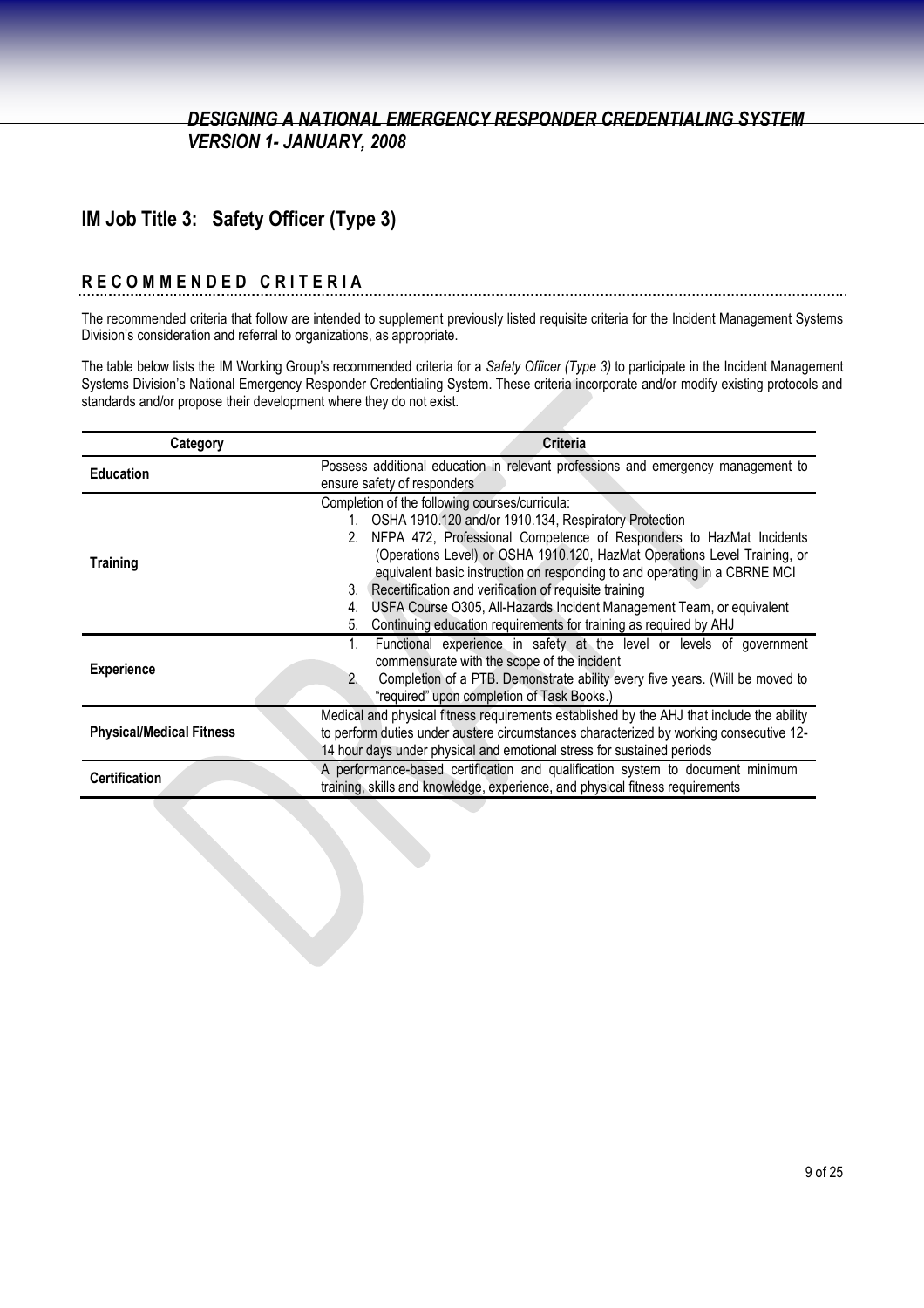### **IM Job Title 4: Liaison Officer (Type 3)**

**Description:** A *Liaison Officer (Type 3)* is responsible for coordinating with cooperating and assisting agencies.<sup>6</sup>

#### **R E Q U I S I T E C R I T E R I A**

The table below lists minimum requisite criteria based on existing protocols and standards for a *Liaison Officer (Type 3)* to participate in the Incident Management Systems Division's National Emergency Responder Credentialing System.<sup>7</sup>

| Category                        | <b>Criteria</b>                                                                       |
|---------------------------------|---------------------------------------------------------------------------------------|
|                                 | Completion of the following courses/curricula:                                        |
|                                 | ICS-100: Introduction to ICS                                                          |
|                                 | ICS-200: Basic ICS<br>2.                                                              |
| <b>Training</b>                 | ICS-300: Intermediate ICS<br>3.                                                       |
|                                 | ICS-400: Advanced ICS<br>4.                                                           |
|                                 | 5.<br>FEMA IS-700: NIMS, An Introduction                                              |
|                                 | FEMA IS-800.A: NRP, An Introduction<br>6.                                             |
|                                 | P 470 All Hazard Liaison Officer                                                      |
|                                 | Functional experience coordinating with representatives from various agencies         |
|                                 | and organizations during emergency situations as determined by the AHJ                |
| <b>Experience</b>               | commensurate with the scope of the incident                                           |
|                                 | Experience related to incident management as determined by the AHJ <sup>8</sup><br>2. |
|                                 | 3.                                                                                    |
| <b>Physical/Medical Fitness</b> | Compliance with the following baseline criteria:                                      |
|                                 | Medical requirements established by the AHJ<br>$1_{\cdot}$                            |
|                                 | Minimum physical fitness standards as required by the AHJ<br>2.                       |

<sup>6</sup> NIMS, March 2004, p. 131

<sup>7</sup> There are additional incidents that require specialized knowledge and training, in these circumstances appropriate laws and regulations must be adhered to and applied appropriately.

<sup>&</sup>lt;sup>8</sup> There are additional incidents that require specialized knowledge and training. In these circumstances appropriate laws and regulations must be adhered to.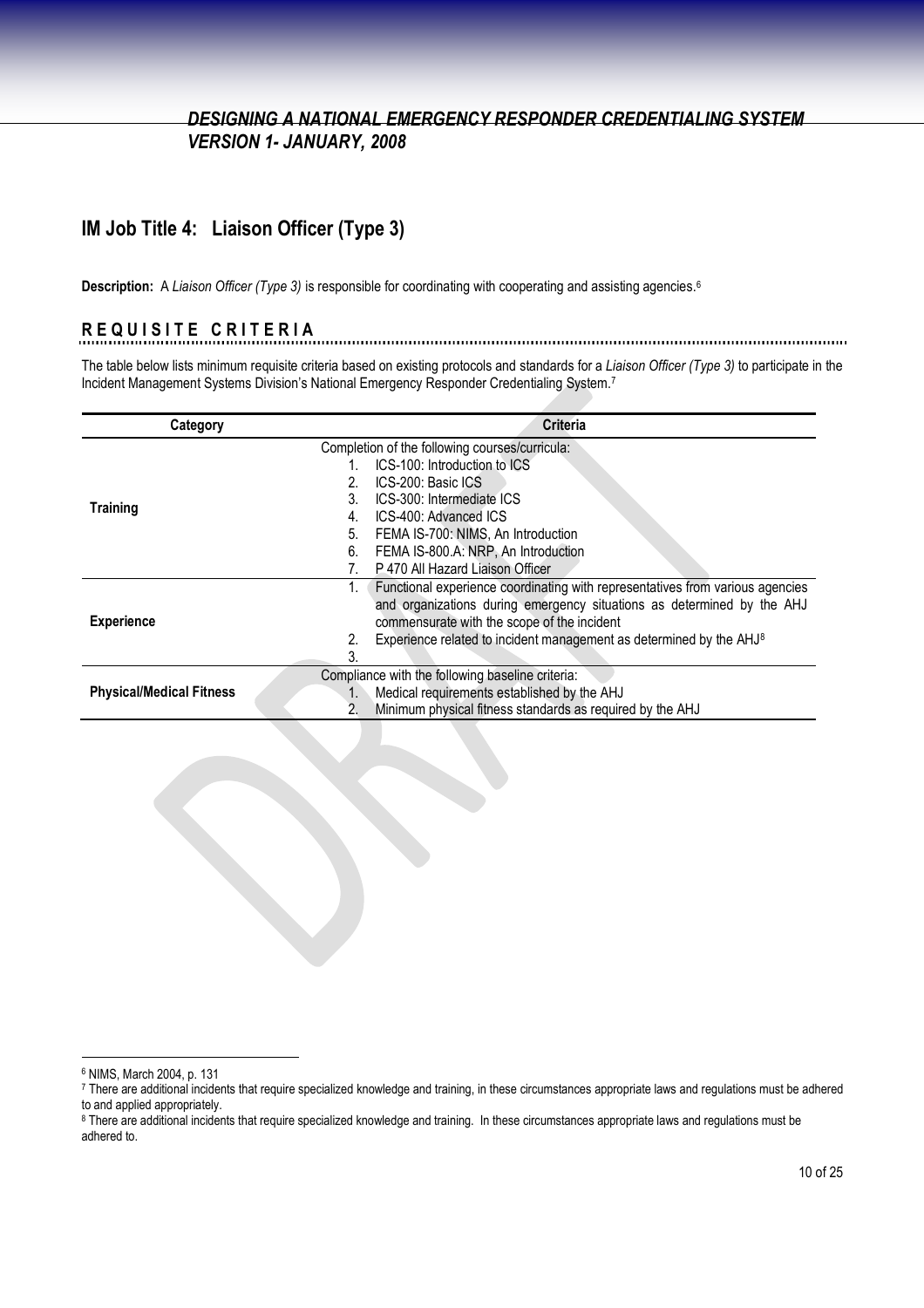## **IM Job Title 4: Liaison Officer (Type 3)**

#### **R E C O M M E N D E D C R I T E R I A**

The recommended criteria that follow are intended to supplement previously listed requisite criteria for the Incident Management Systems Division's consideration and referral to organizations, as appropriate.

The table below lists the IM Working Group's recommended criteria for a *Liaison Officer (Type 3)* to participate in the Incident Management Systems Division's National Emergency Responder Credentialing System. These criteria incorporate and/or modify existing protocols and standards and/or propose their development where they do not exist.

| Category                        | <b>Criteria</b>                                                                           |
|---------------------------------|-------------------------------------------------------------------------------------------|
|                                 | Completion of the following courses/curricula:                                            |
|                                 | USFA Course O305, All-Hazards Incident Management Team, or equivalent                     |
|                                 | Continuing education requirements for training as required by AHJ                         |
| <b>Training</b>                 | Recertification and verification of requisite training<br>3.                              |
|                                 | Training on scenario-specific operations of concern to the jurisdiction and<br>4.         |
|                                 | incident                                                                                  |
|                                 | 5.                                                                                        |
|                                 | Functional experience in interagency coordination at the level or levels of               |
|                                 | government commensurate with the scope of the incident                                    |
| <b>Experience</b>               | Successful previous experience as a Liaison Officer, including working with<br>2.         |
|                                 | cooperating and assisting agencies                                                        |
|                                 | Completion of a PTB. Demonstrate ability every five years. (Will be moved to<br>3.        |
|                                 | "required" upon availability of Task Books.)                                              |
|                                 | Medical and physical fitness requirements established by the AHJ that include the ability |
| <b>Physical/Medical Fitness</b> | to perform duties under austere circumstances characterized by working consecutive 12-    |
|                                 | 14 hour days under physical and emotional stress for sustained periods                    |
| <b>Certification</b>            | A performance-based certification and qualification system to document minimum            |
|                                 | training, skills and knowledge, experience, and physical fitness requirements             |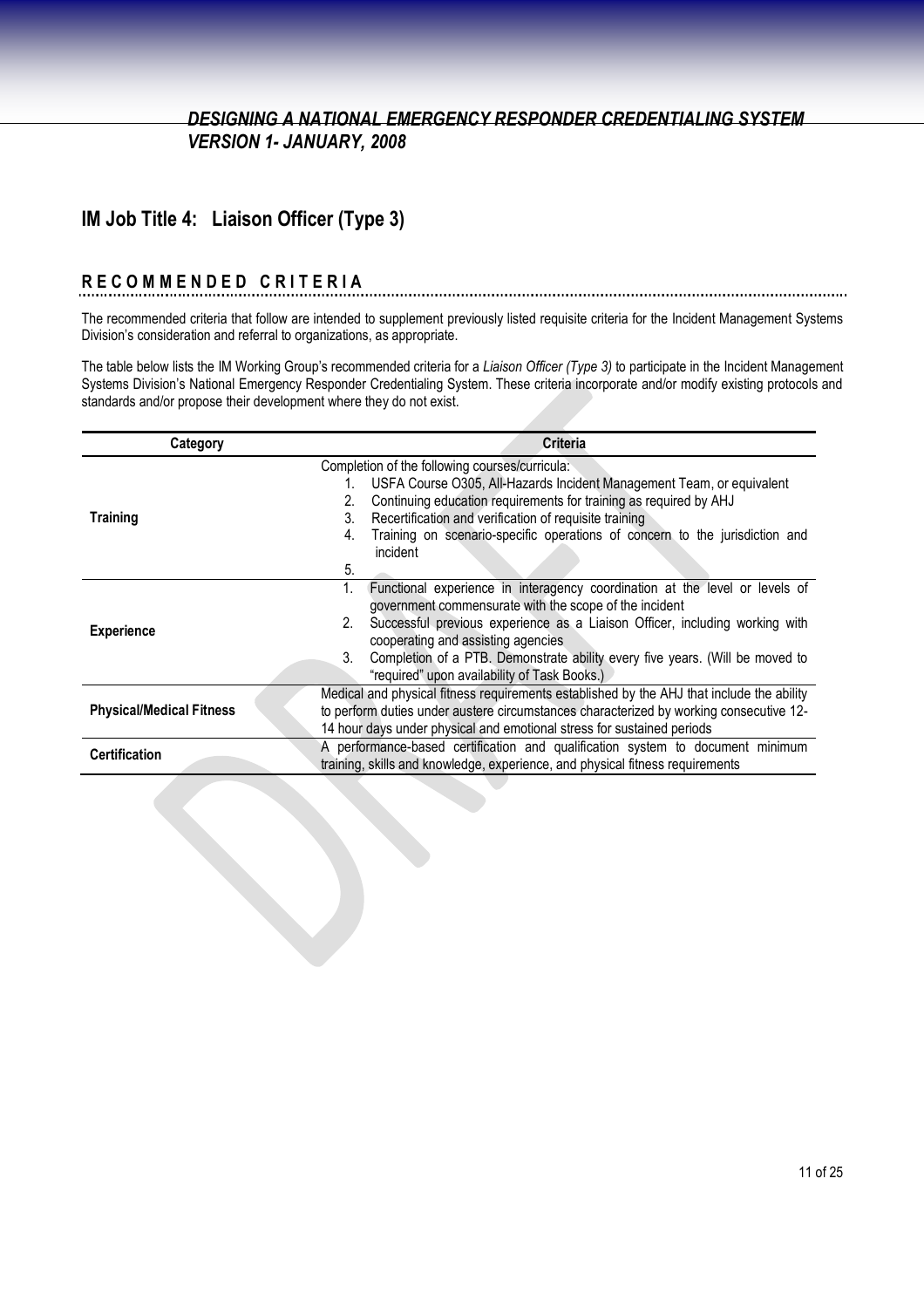## **IM Job Title 5: Operations Section Chief (Type 3)**

**Description:** An *Operations Section Chief (Type 3)* is responsible for all tactical incident operations,<sup>9</sup> including the activation and supervision of ICS organizational elements in accordance with and in execution of the Incident Action Plan (IAP).<sup>10</sup>

## **R E Q U I S I T E C R I T E R I A**

The table below lists minimum requisite criteria based on existing protocols and standards for an *Operations Section Chief (Type 3)* to participate in the Incident Management Systems Division's National Emergency Responder Credentialing System.

| Category                        | <b>Criteria</b>                                                                      |
|---------------------------------|--------------------------------------------------------------------------------------|
|                                 | Completion of the following courses/curricula:                                       |
|                                 | ICS-100: Introduction to ICS                                                         |
|                                 | ICS-200: Basic ICS                                                                   |
|                                 | ICS-300: Intermediate ICS<br>3.                                                      |
| <b>Training</b>                 | ICS-400: Advanced ICS<br>4.                                                          |
|                                 | FEMA IS-700: NIMS, An Introduction<br>5.                                             |
|                                 | FEMA IS-800: NRP, An Introduction<br>6.                                              |
|                                 | P430 All Hazard Operations Section Chief                                             |
|                                 | Position specific training as determined by the AHJ<br>8.                            |
|                                 | Experience and development in execution of the operational tactics as related to the |
| <b>Experience</b>               | incident and with multi operational period incident management as determined at a    |
|                                 | minimum of a type 3 incident                                                         |
|                                 | Compliance with the following baseline criteria:                                     |
| <b>Physical/Medical Fitness</b> | Medical requirements established by the AHJ                                          |
|                                 | Minimum physical fitness standards as required by the AHJ<br>2.                      |

<sup>9</sup> NIMS, March 2004, p. 134.

<sup>10</sup> FIRESCOPE Field Operations Guide, June 2004, 7-3.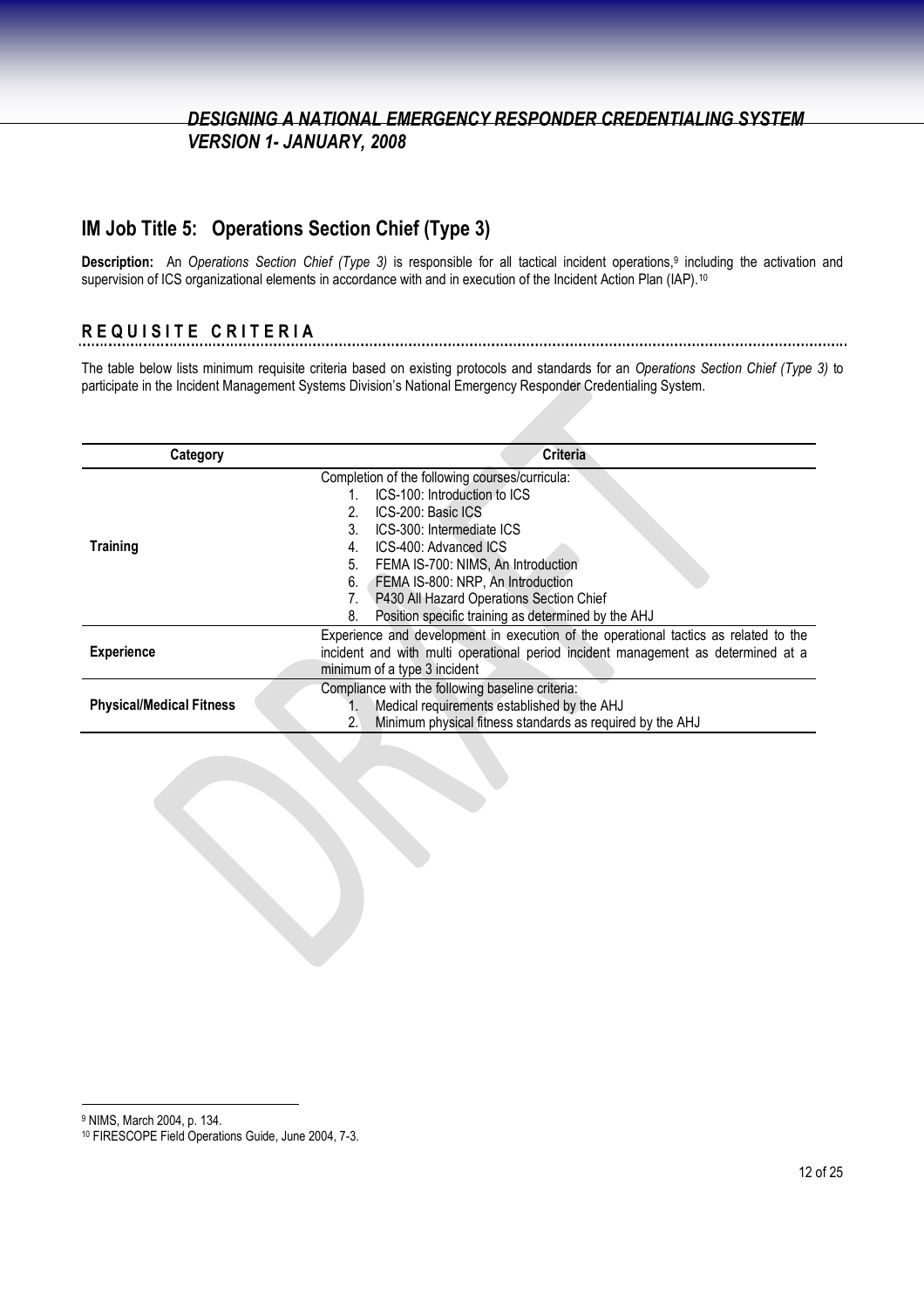## **IM Job Title 5: Operations Section Chief (Type 3)**

#### **R E C O M M E N D E D C R I T E R I A**

The recommended criteria that follow are intended to supplement previously listed requisite criteria for the Incident Management Systems Division's consideration and referral to organizations, as appropriate.

The table below lists the IM Working Group's recommended criteria for an *Operations Section Chief (Type 3)* to participate in the Incident Management Systems Division's National Emergency Responder Credentialing System. These criteria incorporate and/or modify existing protocols and standards and/or propose their development where they do not exist.

| Category                        | <b>Criteria</b>                                                                                                                                                                                                                                                                                                                                                                                                                                                                                                                                                                                                                            |
|---------------------------------|--------------------------------------------------------------------------------------------------------------------------------------------------------------------------------------------------------------------------------------------------------------------------------------------------------------------------------------------------------------------------------------------------------------------------------------------------------------------------------------------------------------------------------------------------------------------------------------------------------------------------------------------|
| <b>Training</b>                 | Completion of the following courses/curricula:<br>OSHA 1910.120 and/or 1910.134, Respiratory Protection<br>1.<br>NFPA 472, Professional Competence of Responders to HazMat Incidents<br>2.<br>(Operations Level) or OSHA 1910.120, HazMat Operations Level Training, or<br>equivalent basic instruction on responding to and operating in a CBRNE MCI<br>Scenario-specific training as required by the AHJ<br>3.<br>Recertification and verification of requisite training<br>4.<br>USFA Course O305, All-Hazards Incident Management Team, or equivalent<br>5.<br>Continuing education requirements for training as required by AHJ<br>6. |
| <b>Experience</b>               | Functional experience in incident operations at the level or levels of<br>$1_{\cdot}$<br>government commensurate with the scope of the incident<br>Successful, previous experience as a Branch Director or Division/Group<br>2.<br>Supervisor within the Operations Section<br>Completion of a PTB. Demonstrate ability every five years. (Will be moved to<br>3.<br>"required" upon completion of Task Books.)                                                                                                                                                                                                                            |
| <b>Physical/Medical Fitness</b> | Medical and physical fitness requirements established by the AHJ that include the ability<br>to perform duties under austere circumstances characterized by working consecutive 12-<br>14 hour days under physical and emotional stress for sustained periods                                                                                                                                                                                                                                                                                                                                                                              |
| <b>Certification</b>            | A performance-based certification and qualification system to document minimum<br>training, skills and knowledge, experience, and physical fitness requirements                                                                                                                                                                                                                                                                                                                                                                                                                                                                            |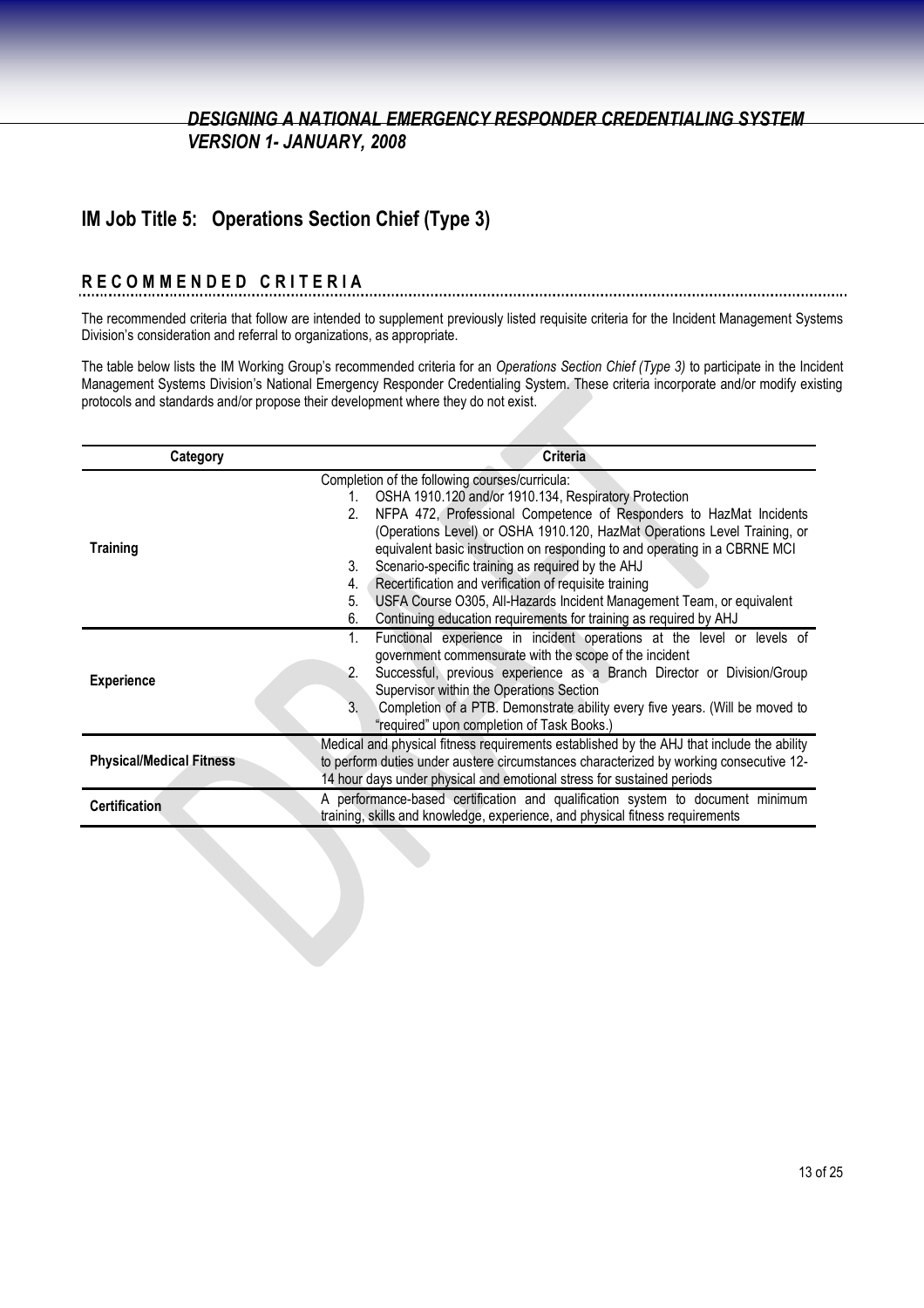### **IM Job Title 6: Operations - Division/Group Supervisor**

**Description:** An Operations - Division/Group Supervisor is responsible for all tactical incident operations,<sup>11</sup> and supervision of resources within their assigned geographic or functional area in accordance with and in execution of the Incident Action Plan (IAP).<sup>12</sup>

## **R E Q U I S I T E C R I T E R I A**

The table below lists minimum requisite criteria based on existing protocols and standards for an *Operations-Division/Group Supervisor* to participate in the Incident Management Systems Division's National Emergency Responder Credentialing System.

| Category                        | Criteria                                                                                    |
|---------------------------------|---------------------------------------------------------------------------------------------|
|                                 | Completion of the following courses/curricula:                                              |
|                                 | ICS-100: Introduction to ICS                                                                |
|                                 | ICS-200: Basic ICS                                                                          |
| <b>Training</b>                 | ICS-300: Intermediate ICS                                                                   |
|                                 | FEMA IS-700: NIMS, An Introduction<br>4.                                                    |
|                                 | FEMA IS-800.A: NRP, An Introduction<br>5.                                                   |
|                                 | Position specific training as determined by the AHJ<br>6.                                   |
| <b>Experience</b>               | Experience in operational strategy and tactics related to the incident, , and with incident |
|                                 | management as determined by the AHJ                                                         |
| <b>Physical/Medical Fitness</b> | Compliance with the following baseline criteria:                                            |
|                                 | Medical requirements established by the AHJ                                                 |
|                                 | Minimum physical fitness standards as required by the AHJ<br>2 <sub>1</sub>                 |

<sup>11</sup> NIMS, March 2004, p. 134.

<sup>12</sup> FIRESCOPE Field Operations Guide, June 2004, 7-3.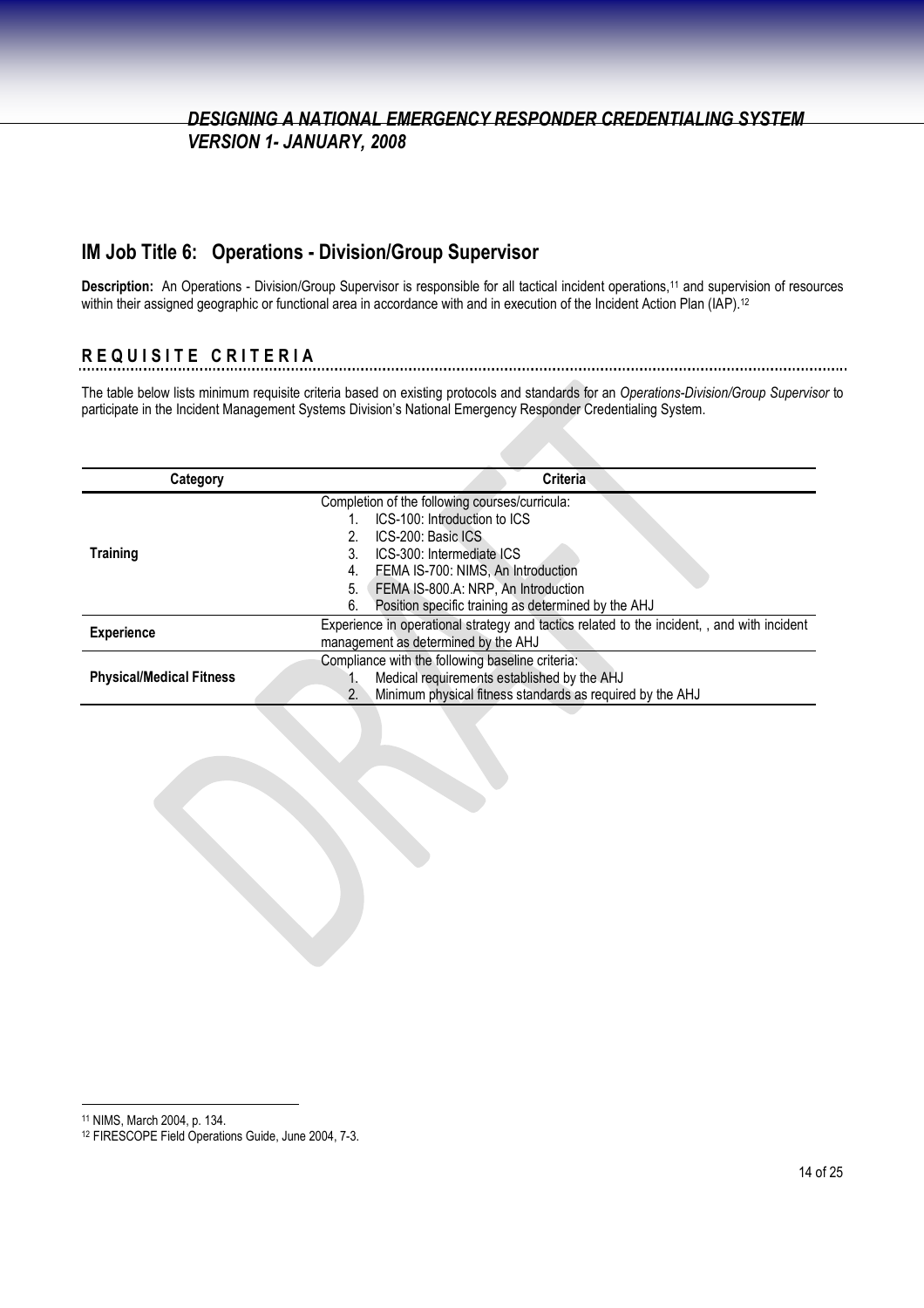#### **IM Job Title 6: Operations – Division/Group Supervisor**

# **R E C O M M E N D E D C R I T E R I A**

The recommended criteria that follow are intended to supplement previously listed requisite criteria for the Incident Management Systems Division's consideration and referral to organizations, as appropriate.

The table below lists the IM Working Group's recommended criteria for an *Operations-Division/Group Supervisor* to participate in the Incident Management Systems Division's National Emergency Responder Credentialing System. These criteria incorporate and/or modify existing protocols and standards and/or propose their development where they do not exist.

| Category                        | <b>Criteria</b>                                                                           |
|---------------------------------|-------------------------------------------------------------------------------------------|
|                                 | Completion of the following courses/curricula:                                            |
|                                 | Discipline/incident training as required by the AHJ<br>1.                                 |
|                                 | OSHA 1910.120 and/or 1910.134, Respiratory Protection<br>2.                               |
| <b>Training</b>                 | NFPA 472, Professional Competence of Responders to HazMat Incidents<br>3.                 |
|                                 | (Operations Level) or OSHA 1910.120, HazMat Operations Level Training, or                 |
|                                 | equivalent basic instruction on responding to and operating in a CBRNE MCI                |
|                                 | Recertification and verification of requisite training<br>4.                              |
|                                 | Continuing education requirements for training as required by AHJ<br>5.                   |
|                                 | Functional experience in incident operations at the level or levels of<br>1.              |
|                                 | government commensurate with the scope of the incident                                    |
|                                 | Successful, previous experience as a Strike Team Leader or Resource Boss                  |
| <b>Experience</b>               | within the Operations Section                                                             |
|                                 | Previous supervisory experience within the operations section<br>3.                       |
|                                 | Completion of a PTB. Demonstrate ability every five years. (Will be moved to<br>4.        |
|                                 | "required" upon completion of Task Books.)                                                |
|                                 | Medical and physical fitness requirements established by the AHJ that include the ability |
| <b>Physical/Medical Fitness</b> | to perform duties under austere circumstances characterized by working consecutive 12-    |
|                                 | 14 hour days under physical and emotional stress for sustained periods                    |
|                                 | A performance-based certification and qualification system to document minimum            |
| <b>Certification</b>            | training, skills and knowledge, experience, and physical fitness requirements             |
|                                 |                                                                                           |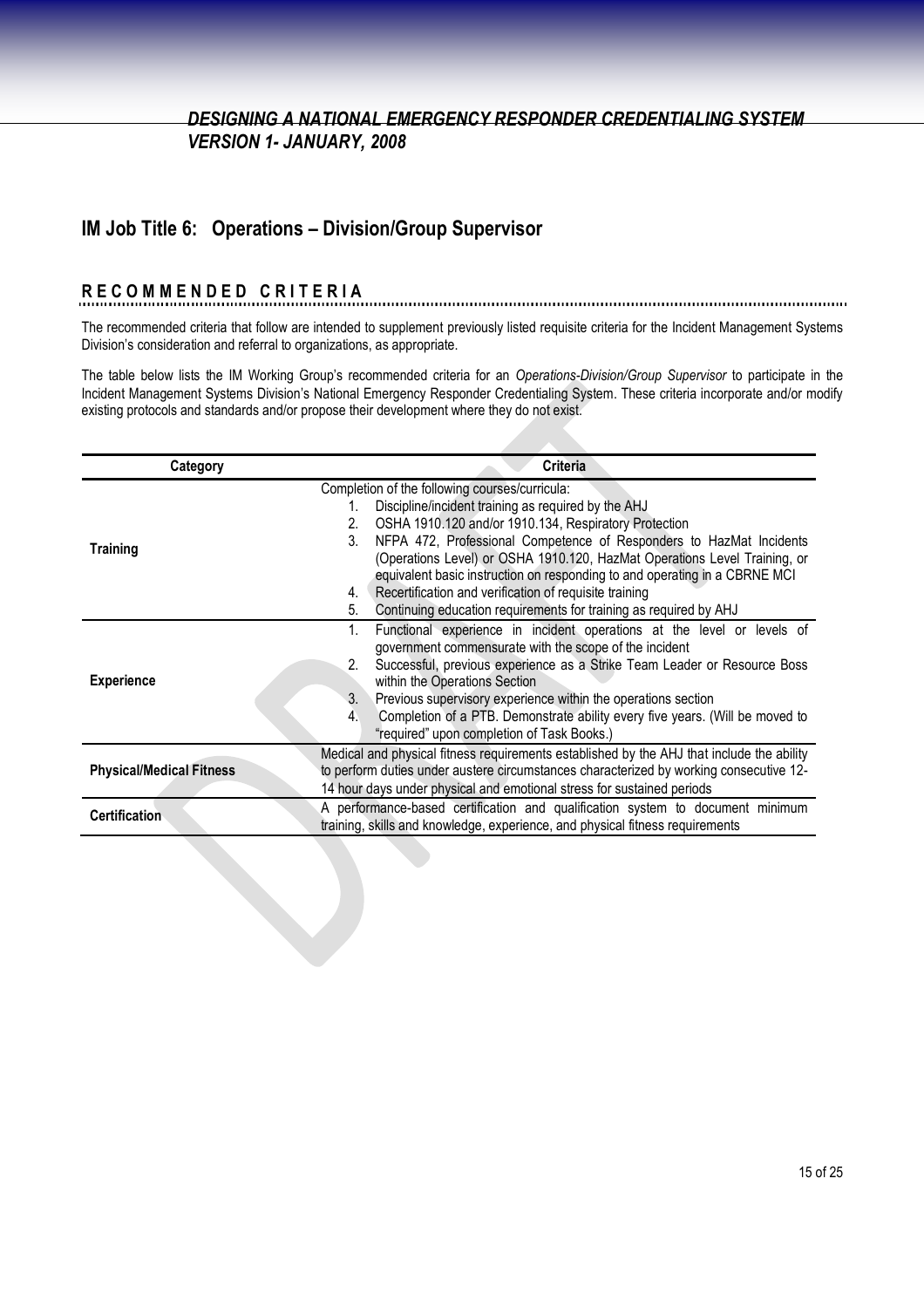## **IM Job Title 7: Planning Section Chief (Type 3)**

**Description:** A *Planning Section Chief (Type 3)* is responsible for the collection, evaluation, and dissemination and the use of information about the development of the incident and status of resources. The Planning Section Chief is responsible for ensuring the safety and welfare of all section personnel. of<sup>13</sup>

## **R E Q U I S I T E C R I T E R I A**

The table below lists minimum requisite criteria, based on existing protocols and standards, for a *Planning Section Chief (Type 3)* to participate in the Incident Management Systems Division's National Emergency Responder Credentialing System.

| Category                        | <b>Criteria</b>                                                                    |
|---------------------------------|------------------------------------------------------------------------------------|
|                                 | Completion of the following courses/curricula:                                     |
|                                 | ICS-100: Introduction to ICS                                                       |
|                                 | ICS-200: Basic ICS                                                                 |
|                                 | ICS-300: Intermediate ICS<br>3.                                                    |
| <b>Training</b>                 | ICS-400: Advanced ICS<br>4.                                                        |
|                                 | FEMA IS-700: NIMS, An Introduction<br>5.                                           |
|                                 | FEMA IS-800.A: NRP, An Introduction<br>6.                                          |
|                                 | P440 All Hazard Planning Section Chief                                             |
|                                 | Position specific training as determined by the AHJ<br>8.                          |
|                                 | Experience related to emergency planning and preparedness, report writing, and     |
| <b>Experience</b>               | information management, as well as experience in incident management as determined |
|                                 | by the AHJ                                                                         |
|                                 | Compliance with the following baseline criteria:                                   |
| <b>Physical/Medical Fitness</b> | Medical requirements established by the AHJ                                        |
|                                 | Minimum physical fitness standards as required by the AHJ<br>2.1                   |

<sup>13</sup> NIMS, March 2004, p. 134.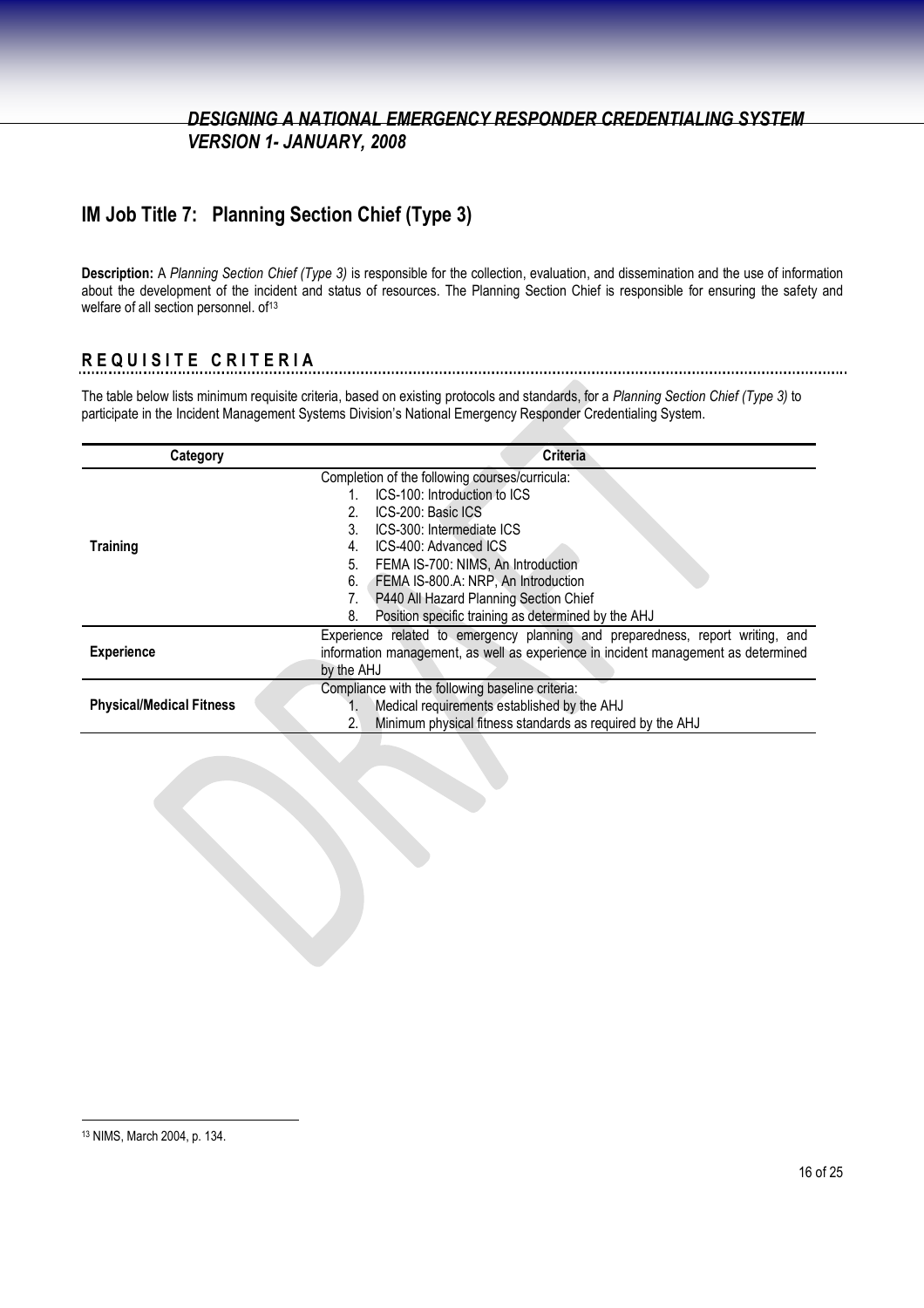## **IM Job Title 7: Planning Section Chief (Type 3)**

# **R E C O M M E N D E D C R I T E R I A**

The recommended criteria that follow are intended to supplement previously listed requisite criteria for the Incident Management Systems Division's consideration and referral to organizations, as appropriate.

The table below lists the IM Working Group's recommended criteria for a *Planning Section Chief (Type 3)* to participate in the Incident Management Systems Division's National Emergency Responder Credentialing System. These criteria incorporate and/or modify existing protocols and standards and/or propose their development where they do not exist.

| Category                        | Criteria                                                                                                                                                                                                                                                                                                                                                                                                                                  |
|---------------------------------|-------------------------------------------------------------------------------------------------------------------------------------------------------------------------------------------------------------------------------------------------------------------------------------------------------------------------------------------------------------------------------------------------------------------------------------------|
| <b>Training</b>                 | Completion of the following courses/curricula:<br>Recertification and verification of requisite training<br>USFA Course O305, All-Hazards Incident Management Team, or equivalent<br>2.<br>Continuing education requirements for training as required by AHJ<br>3.                                                                                                                                                                        |
| <b>Experience</b>               | Completion of the following courses and/or curricula:<br>Functional experience in planning at the level or levels of government<br>commensurate with the scope of the incident<br>Successful previous experience filling situation or resource leader positions<br>2.<br>within the Planning Section.<br>Completion of a PTB. Demonstrate ability every five years. (Will be moved to<br>3.<br>"required" upon completion of Task Books.) |
| <b>Physical/Medical Fitness</b> | Medical and physical fitness requirements established by the AHJ that include the ability<br>to perform duties under austere circumstances characterized by working consecutive 12-<br>14 hour days under physical and emotional stress for sustained periods                                                                                                                                                                             |
| <b>Certification</b>            | A performance-based certification and qualification system to document minimum<br>training, skills and knowledge, experience, and physical fitness requirements                                                                                                                                                                                                                                                                           |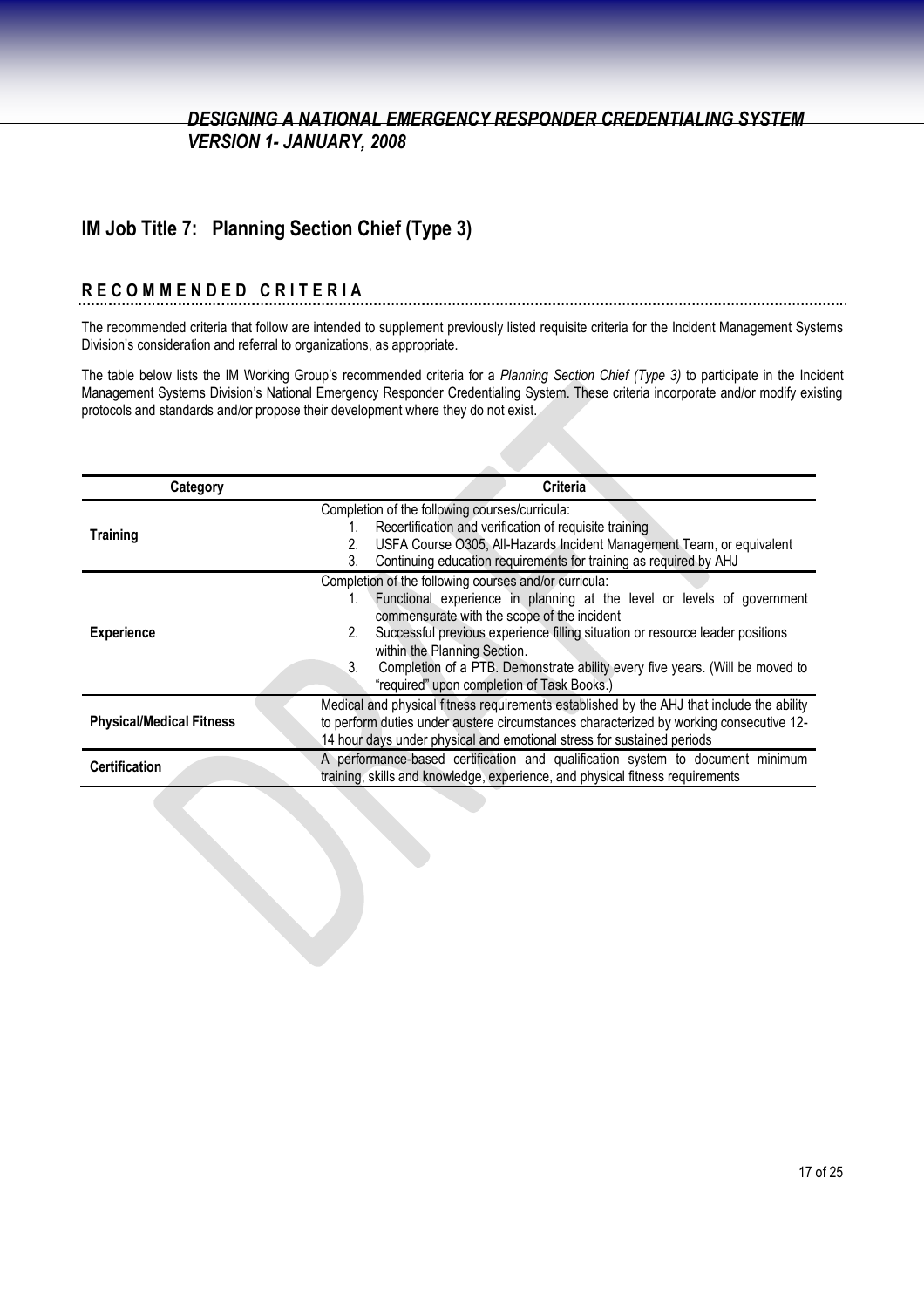## **IM Job Title 8: Logistics Section Chief (Type 3)**

**Description:** A *Logistics Section Chief (Type 3)* is responsible for providing facilities, services, and material support for the incident, including all essential services and support functions needed for the incident management team to conduct effective operations.<sup>14</sup>

## **R E Q U I S I T E C R I T E R I A**

The table below lists minimum requisite criteria based on existing protocols and standards for a *Logistics Section Chief (Type 3)* to participate in the Incident Management Systems Division's National Emergency Responder Credentialing System.

| Category                        | <b>Criteria</b>                                                                            |
|---------------------------------|--------------------------------------------------------------------------------------------|
|                                 | Completion of the following courses/curricula:                                             |
|                                 | ICS-100: Introduction to ICS                                                               |
|                                 | ICS-200: Basic ICS                                                                         |
|                                 | ICS-300: Intermediate ICS<br>3.                                                            |
| <b>Training</b>                 | ICS-400: Advanced ICS<br>4.                                                                |
|                                 | FEMA IS-700: NIMS, An Introduction<br>5.                                                   |
|                                 | FEMA IS-800.A: NRP, An Introduction<br>6.                                                  |
|                                 | P 450 All Hazard Logistics Section Chief                                                   |
|                                 | Position specific training as determined by the AHJ<br>8.                                  |
| <b>Experience</b>               | Experience related to facilities, services, and material support, as well as experience in |
|                                 | incident management as determined by the AHJ                                               |
| <b>Physical/Medical Fitness</b> | Compliance with the following baseline criteria:                                           |
|                                 | Medical requirements established by the AHJ                                                |
|                                 | Minimum physical fitness standards as required by the AHJ<br>2.                            |

<sup>14</sup> NIMS, March 2004, p. 132.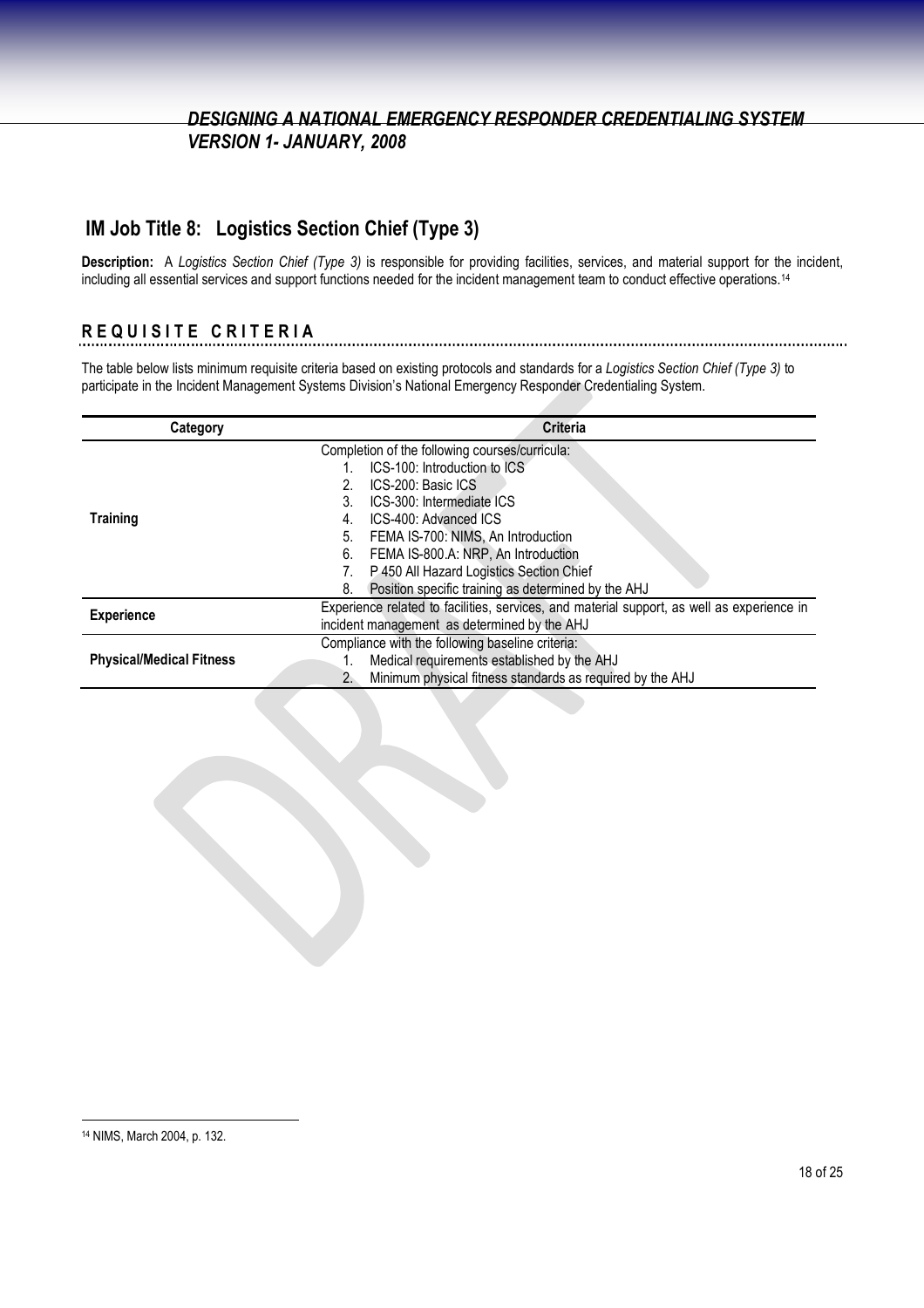## **IM Job Title 8: Logistics Section Chief (Type 3)**

### **R E C O M M E N D E D C R I T E R I A**

The recommended criteria that follow are intended to supplement previously listed requisite criteria for the Incident Management Systems Division's consideration and referral to organizations, as appropriate.

The table below lists the IM Working Group's recommended criteria for a *Logistics Section Chief (Type 3)* to participate in the Incident Management Systems Division's National Emergency Responder Credentialing System. These criteria incorporate and/or modify existing protocols and standards and/or propose their development where they do not exist.

| Category                        | <b>Criteria</b>                                                                           |
|---------------------------------|-------------------------------------------------------------------------------------------|
|                                 | Completion of the following courses/curricula:                                            |
|                                 | Continuing education requirements for training as required by AHJ                         |
| <b>Training</b>                 | EMI non-resident course G276, Resource Management, or equivalent<br>2.                    |
|                                 | USFA Course O305, All-Hazards Incident Management Team, or equivalent<br>3.               |
|                                 | Recertification and verification of requisite training<br>4.                              |
|                                 | Functional experience in logistics at the level or levels of government<br>1.             |
|                                 | commensurate with the scope of the incident                                               |
| <b>Experience</b>               | Successful previous experience as a branch director within the Logistics<br>2.            |
|                                 | Section                                                                                   |
|                                 | Completion of a PTB. Demonstrate ability every five years. (Will be moved to<br>3.        |
|                                 | "required" upon completion of Task Books.)                                                |
|                                 | Medical and physical fitness requirements established by the AHJ that include the ability |
| <b>Physical/Medical Fitness</b> | to perform duties under austere circumstances characterized by working consecutive 12-    |
|                                 | 14 hour days under physical and emotional stress for sustained periods                    |
| <b>Certification</b>            | A performance-based certification and qualification system to document minimum            |
|                                 | training, skills and knowledge, experience, and physical fitness requirements             |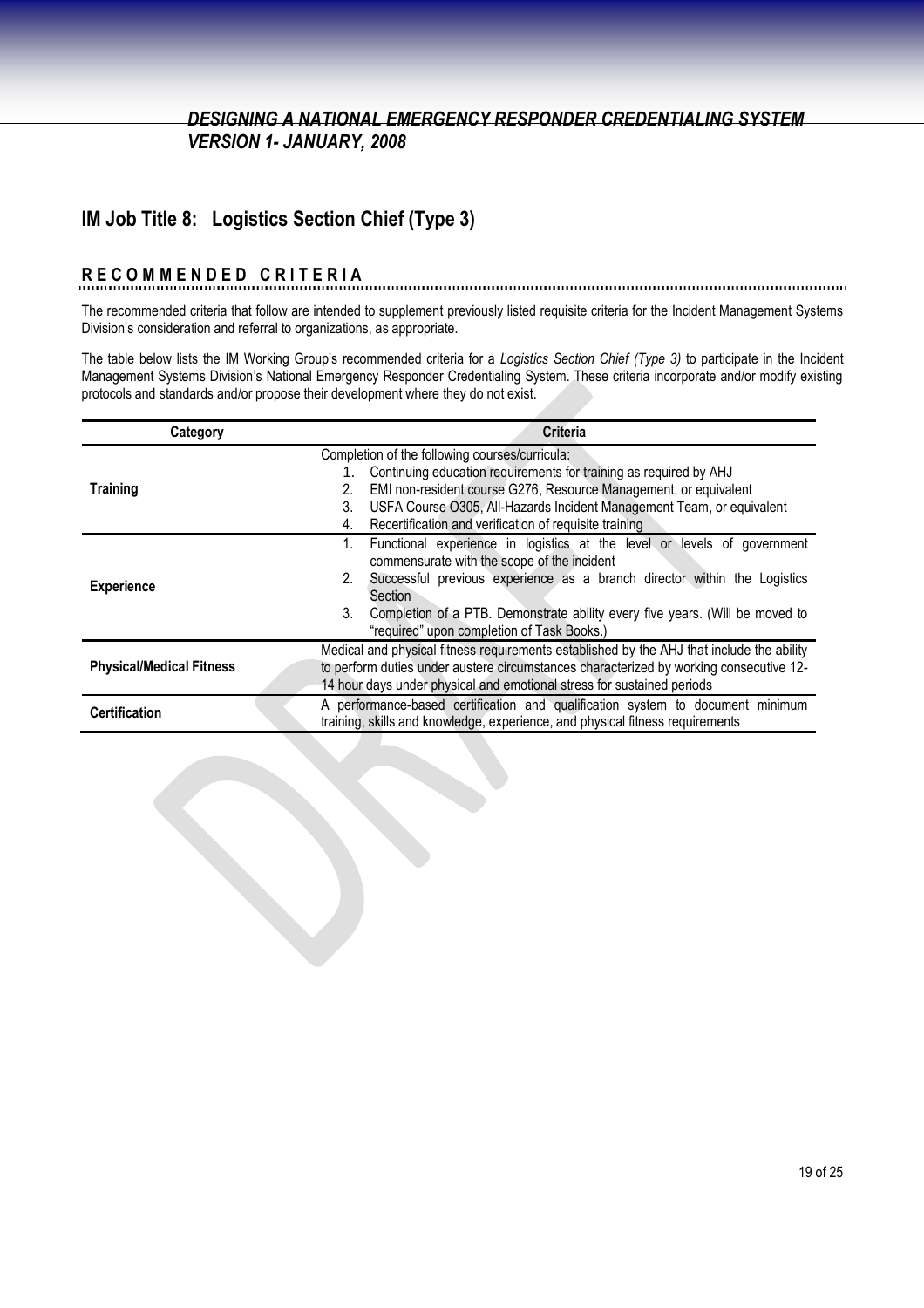### **IM Job Title 9: Finance/Administration Section Chief (Type 3)**

**Description:** A *Finance/Administration Section Chief (Type 3)* is responsible for all financial, administrative, and cost analysis aspects of an incident.<sup>15</sup>

## **R E Q U I S I T E C R I T E R I A**

The table below lists minimum requisite criteria based on existing protocols and standards for a *Finance/Administration Section Chief (Type 3)* to participate in the Incident Management Systems Division's National Emergency Responder Credentialing System.

| Category                         | <b>Criteria</b>                                                                                                                                                                                                                                                                                                                                                                                                               |
|----------------------------------|-------------------------------------------------------------------------------------------------------------------------------------------------------------------------------------------------------------------------------------------------------------------------------------------------------------------------------------------------------------------------------------------------------------------------------|
| <b>Training</b>                  | Completion of the following courses/curricula:<br>ICS-100: Introduction to ICS<br>ICS-200: Basic ICS<br>ICS-300: Intermediate ICS<br>ICS-400: Advanced ICS<br>4.<br>FEMA Independent Study IS-700: NIMS, An Introduction<br>5.<br>FEMA IS-800.A: National Response Plan (NRP), An Introduction<br>6.<br>7. P 460 All Hazard Finance/Administration Section Chief<br>Position specific training as determined by the AHJ<br>8. |
| <b>Experience</b>                | Experience related to incident management and financial/administrative matters as<br>determined by the AHJ                                                                                                                                                                                                                                                                                                                    |
| <b>Physical/ Medical Fitness</b> | Compliance with the following baseline criteria:<br>1. Medical requirements established by the AHJ<br>2. Minimum physical fitness standards as required by the AHJ                                                                                                                                                                                                                                                            |

<sup>15</sup> FIRESCOPE Field Operations Guide, June 2004. 10-3.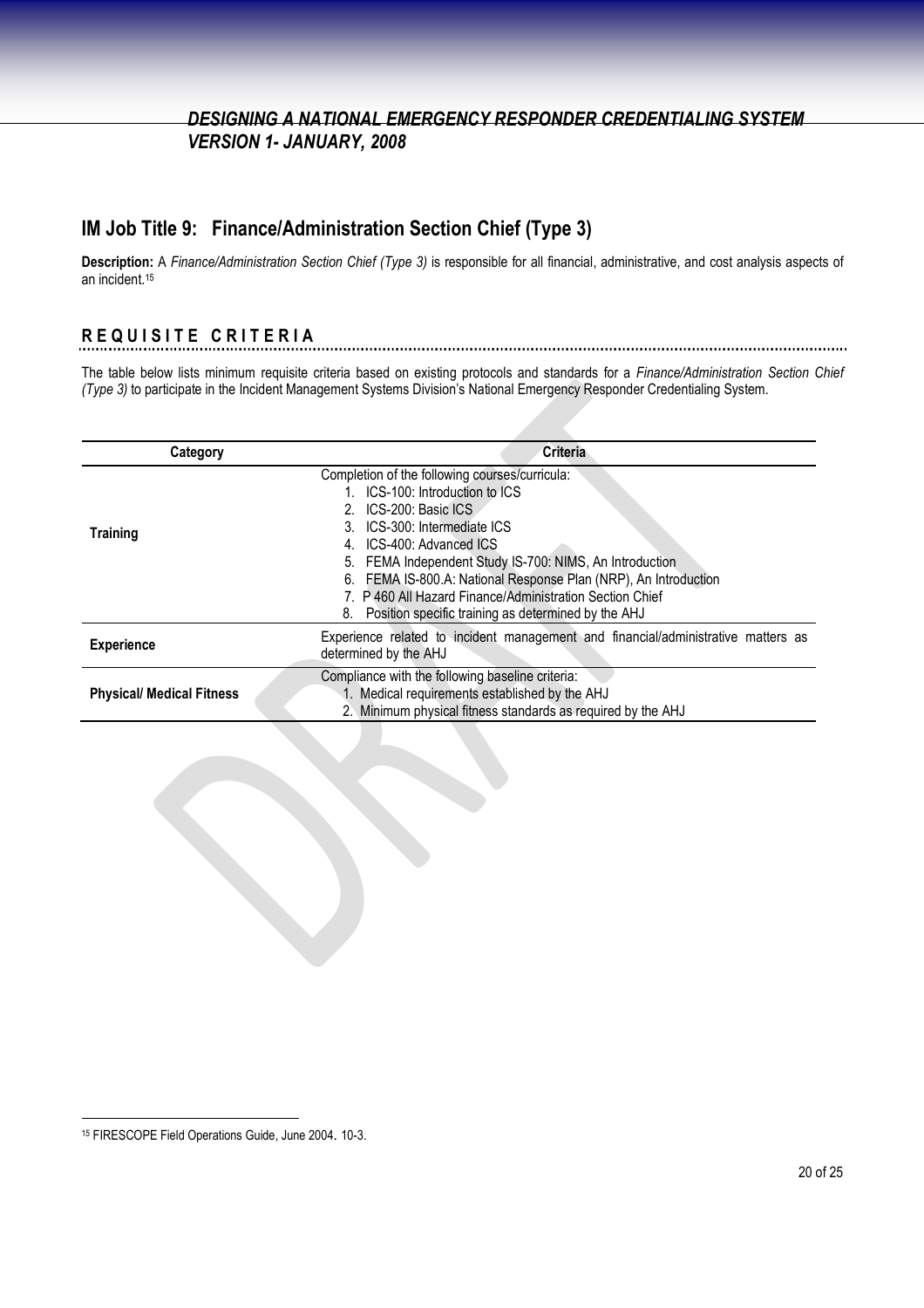## **IM Job Title 9: Finance/Administration Section Chief (Type 3)**

# **R E C O M M E N D E D C R I T E R I A**

The recommended criteria that follow are intended to supplement previously listed requisite criteria for the Incident Management Systems Division's consideration and referral to organizations, as appropriate.

The table below lists the IM Working Group's recommended criteria for a *Finance/Administration Section Chief (Type 3)* to participate in the Incident Management Systems Division's National Emergency Responder Credentialing System. These criteria incorporate and/or modify existing protocols and standards and/or propose their development where they do not exist.

| Category                         | Criteria                                                                                                                                                                                                                                                                                                                                  |
|----------------------------------|-------------------------------------------------------------------------------------------------------------------------------------------------------------------------------------------------------------------------------------------------------------------------------------------------------------------------------------------|
| <b>Education</b>                 | Knowledge of a full range of specialized financial management, cost accounting, and<br>related professions                                                                                                                                                                                                                                |
| <b>Training</b>                  | Completion of the following courses and/or curricula:<br>Continuing education requirements for training as required by AHJ<br>USFA Course O305, All-Hazards Incident Management Team, or equivalent<br>2.<br>Recertification and verification of requisite training<br>3.                                                                 |
| <b>Experience</b>                | Functional experience in finance/administration at the level or levels of<br>1.<br>government commensurate with the scope of the incident<br>Experience at the "unit leader" level in finance<br>2.<br>3.<br>Completion of a PTB. Demonstrate ability every five years. (Will be moved to<br>"required" upon availability of Task Books.) |
| <b>Physical/ Medical Fitness</b> | Medical and physical fitness requirements established by the AHJ that include the ability<br>to perform duties under austere circumstances characterized by working consecutive 12-<br>14 hour days under physical and emotional stress for sustained periods                                                                             |
| <b>Certification</b>             | A performance-based certification and qualification system to document minimum<br>training, skills and knowledge, experience, and physical fitness requirements                                                                                                                                                                           |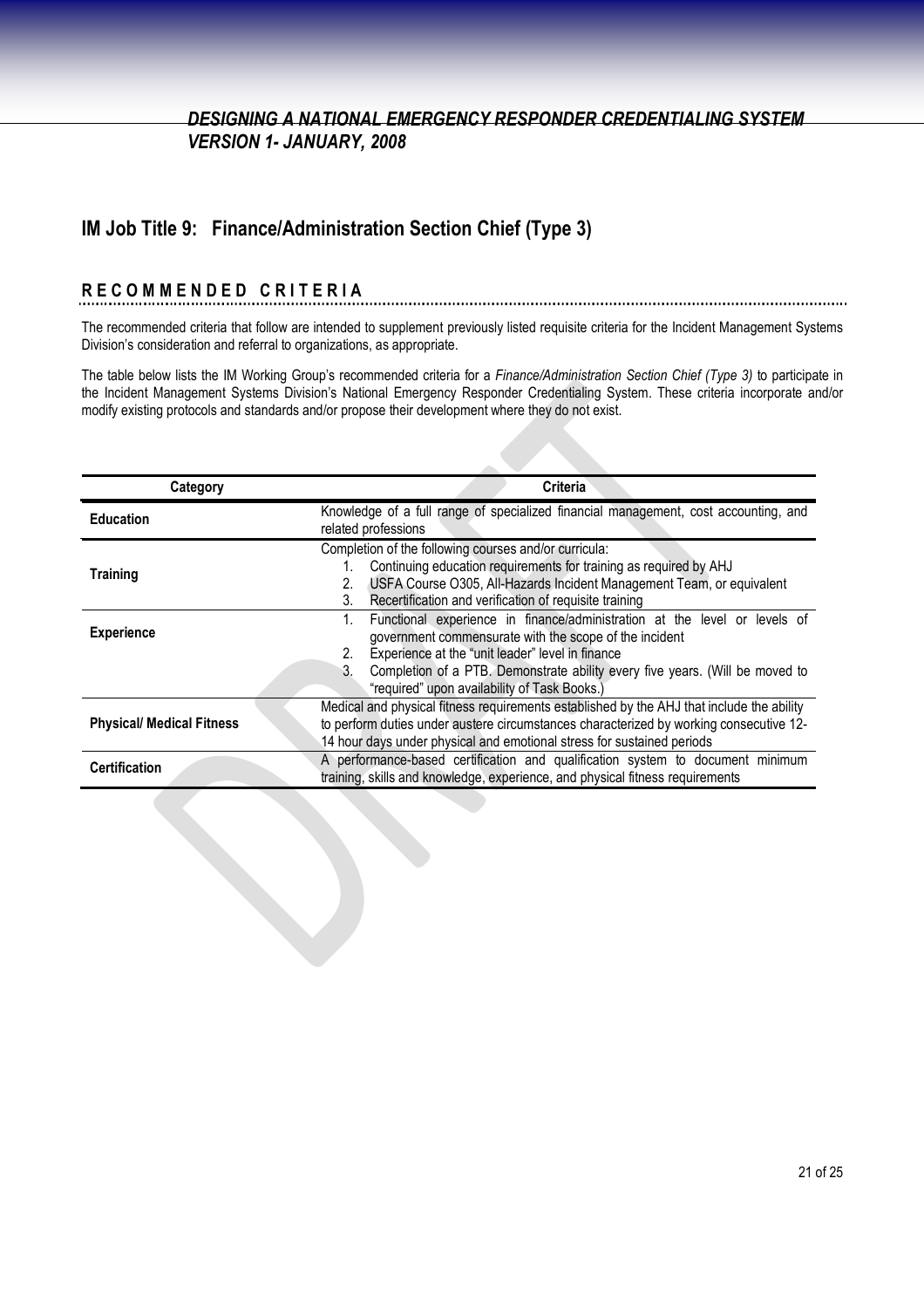### **IM Job Title 10: Operations Branch Director**

**Description:** The Operations Branch Director is under the direction of the Operations Section Chief and is responsible for the implementation of the portion of the Incident Action Plan appropriate to the geographical and functional Branches.

# **R E Q U I S I T E C R I T E R I A**

The table below lists minimum requisite criteria based on existing protocols and standards for a Branch Director to participate in the Incident Management Systems Division's National Emergency Responder Credentialing System.

| Category                        | Criteria                                                                                                                                                                                                                                                                                             |
|---------------------------------|------------------------------------------------------------------------------------------------------------------------------------------------------------------------------------------------------------------------------------------------------------------------------------------------------|
| <b>Training</b>                 | Completion of the following courses/curricula:<br>1. ICS-100: Introduction to ICS<br>2. ICS-200: Basic ICS<br>3. ICS-300: Intermediate ICS<br>4. FEMA IS-700: NIMS, An Introduction<br>5. FEMA IS-800.A: NRP, An Introduction<br>6. Specialty training as required in either operations or logistics |
| <b>Experience</b>               | Experience in strategy and tactics or logistics related to the incident scenario as<br>determined by the AHJ<br>Experience in all phases of the response and recovery cycle and incident management<br>as determined by the AHJ                                                                      |
| <b>Physical/Medical Fitness</b> | Compliance with the following baseline criteria:<br>1. Medical requirements established by the AHJ<br>2. Minimum physical fitness standards as required by the AHJ                                                                                                                                   |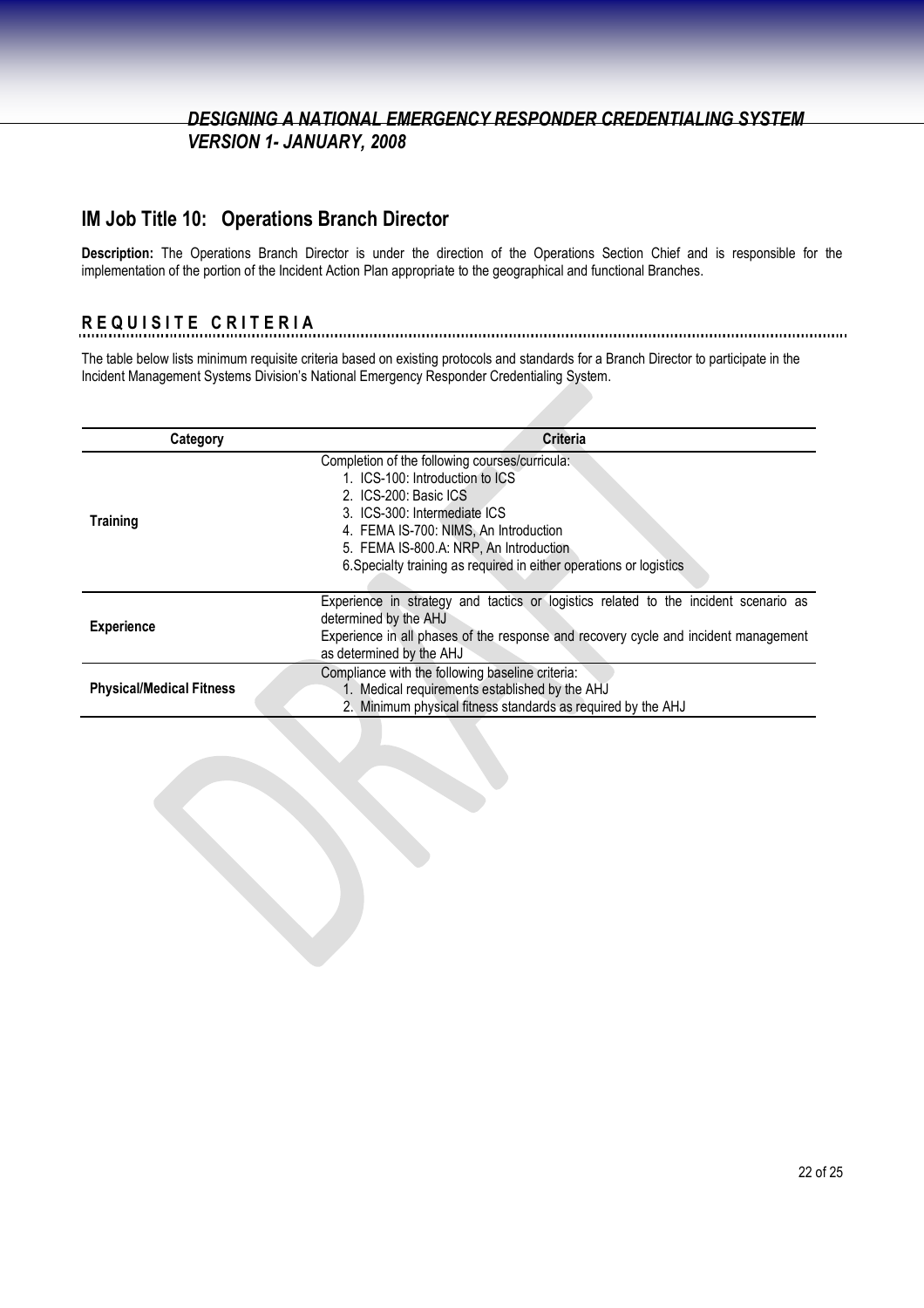### **IM Job Title 10: Operations Branch Director**

# **R E C O M M E N D E D C R I T E R I A**

The recommended criteria that follow are intended to supplement previously listed requisite criteria for the Incident Management Systems Division's consideration and referral to organizations, as appropriate.

The table below lists the IM Working Group's recommended criteria for a Branch Director to participate in the Incident Management Systems Division's National Emergency Responder Credentialing System. These criteria incorporate and/or modify existing protocols and standards and/or propose their development where they do not exist.

| Category                        | <b>Criteria</b>                                                                                                                                                                                                                                                                                                                                                                          |
|---------------------------------|------------------------------------------------------------------------------------------------------------------------------------------------------------------------------------------------------------------------------------------------------------------------------------------------------------------------------------------------------------------------------------------|
| <b>Education</b>                | Possess additional formal education in relevant professions and emergency<br>management to ensure safety of responders                                                                                                                                                                                                                                                                   |
| <b>Training</b>                 | Completion of the following courses/curricula:<br>Recertification and verification of requisite training                                                                                                                                                                                                                                                                                 |
|                                 | Continuing education requirements for training as required by AHJ<br>2.                                                                                                                                                                                                                                                                                                                  |
| <b>Experience</b>               | Functional experience in operations or logistics at the level or levels of<br>government commensurate with the scope of the incident<br>Successful, previous experience filling positions within the Operations or<br>2.<br><b>Logistics Section</b><br>3.<br>Completion of a PTB. Demonstrate ability every five years. (Will be moved to<br>"required" upon completion of Task Books.) |
| <b>Physical/Medical Fitness</b> | Medical and physical fitness requirements established by the AHJ that include the ability<br>to perform duties under austere circumstances characterized by working consecutive 12-<br>14 hour days under physical and emotional stress for sustained periods                                                                                                                            |
| <b>Certification</b>            | A performance-based certification and qualification system to document minimum<br>training, skills and knowledge, experience, and physical fitness requirements                                                                                                                                                                                                                          |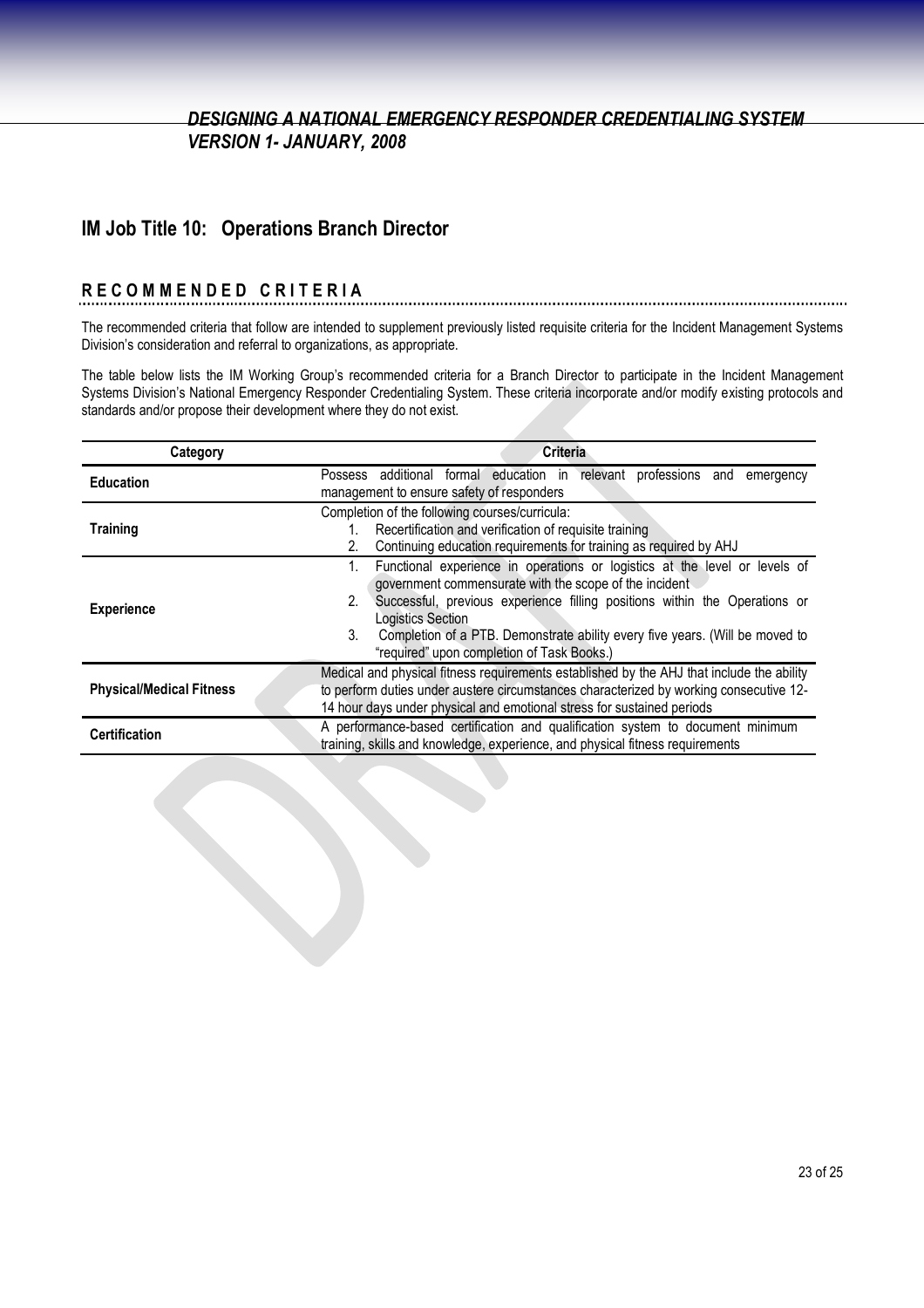#### **IM Job Title 11: Unit Leader**

**Description:** A Unit Leader is responsible to provide oversight and supervision for their functional unit within their respective section to ensure that the objectives established for their section are accomplished.

# **R E Q U I S I T E C R I T E R I A**

The table below lists minimum requisite criteria, based on existing protocols and standards, for a Unit Leader to participate in the Incident Management Systems Division's National Emergency Responder Credentialing System.

| Category                        | <b>Criteria</b>                                                                           |
|---------------------------------|-------------------------------------------------------------------------------------------|
|                                 | Completion of the following courses/curricula:                                            |
|                                 | ICS-100: Introduction to ICS                                                              |
|                                 | ICS-200: Basic ICS                                                                        |
| <b>Training</b>                 | ICS-300: Intermediate ICS<br>3.                                                           |
|                                 | FEMA IS-700: NIMS, An Introduction<br>4.                                                  |
|                                 | FEMA IS-800.A: NRP, An Introduction<br>5.                                                 |
|                                 | Position specific training as determined by the AHJ<br>6.                                 |
|                                 | Experience with providing oversight and supervision for units within a respective section |
| <b>Experience</b>               | to ensure that the objectives established for their section are accomplished.             |
|                                 |                                                                                           |
|                                 | Compliance with the following baseline criteria:                                          |
| <b>Physical/Medical Fitness</b> | Medical requirements established by the AHJ                                               |
|                                 | Minimum physical fitness standards as required by the AHJ                                 |

**IM Job Title 11: Unit Leader**